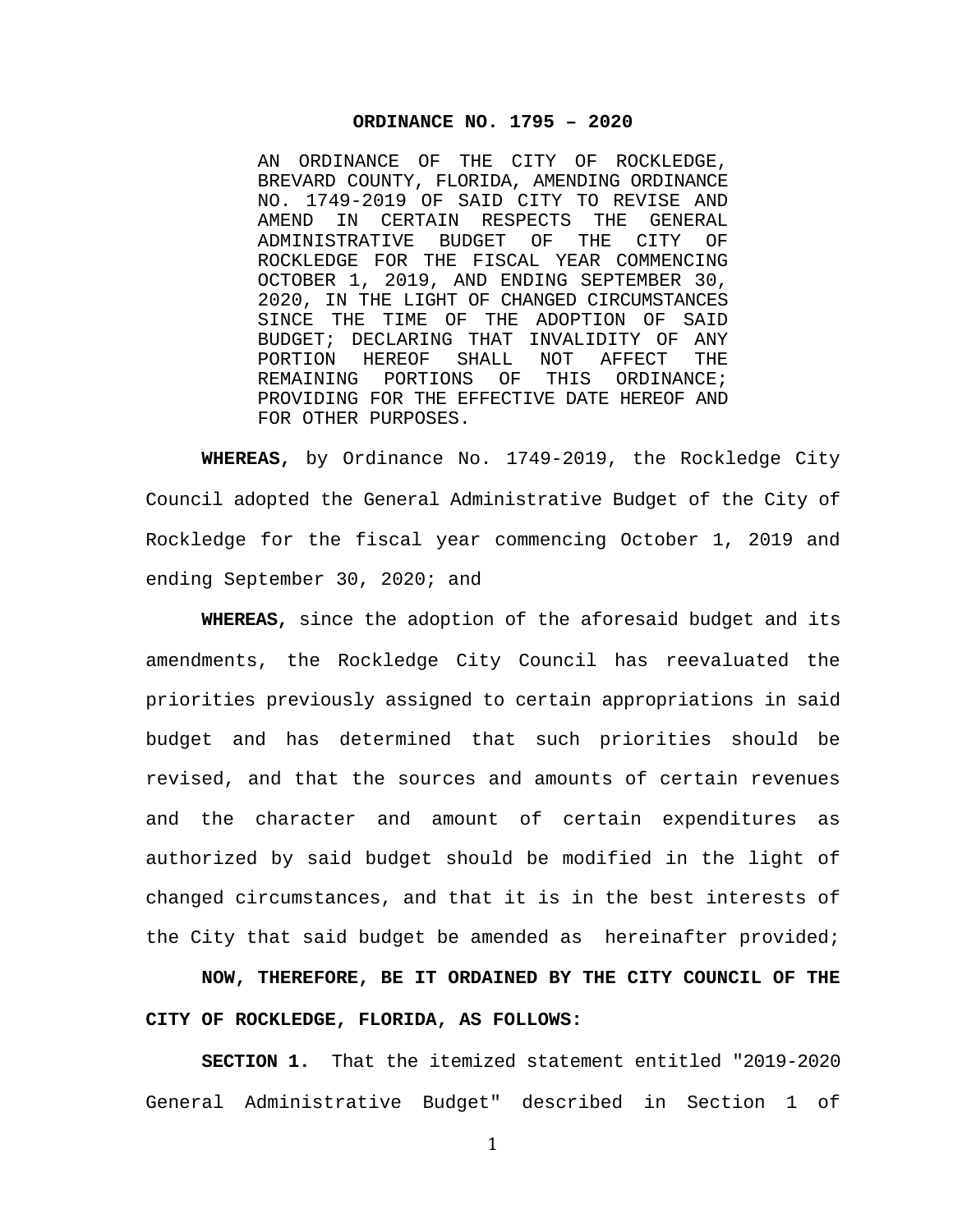Ordinance No. 1749-2019 aforesaid is hereby revised and amended to read as set forth on the itemized statement entitled "Amended 2019-2020 General Administrative Budget" attached hereto, incorporated herein and made a part hereof by reference.

**SECTION 2.** All previous expenditures and payments made by the City of Rockledge in the general administration and operation of the City that were in compliance with the appropriations made in Ordinance No. 1749-2019, are hereby ratified and confirmed.

**SECTION 3.** Except for the budget line items that are specifically changed by this Ordinance, all line items and terms and provisions of the budget adopted by Rockledge City Ordinance No. 1749-2019 shall remain in full force and effect.

**SECTION 4.** Each and every sum of money shown as an expense item on the "Amended 2019-2020 General Administrative Budget" attached hereto is hereby appropriated to and for the payment of the expense for which said sum is allocated in said "Amended 2019-2020 General Administrative Budget", but only to the extent that such sums so appropriated have not previously been expended for the stated purposes since the adoption of the original 2019- 2020 General Administrative Budget.

**SECTION 5.** The provisions of this Ordinance are severable, and if any section, sentence, clause, or phrase hereof is for any reason held to be unconstitutional, invalid, or ineffective, such holding shall not affect the validity of the remaining portions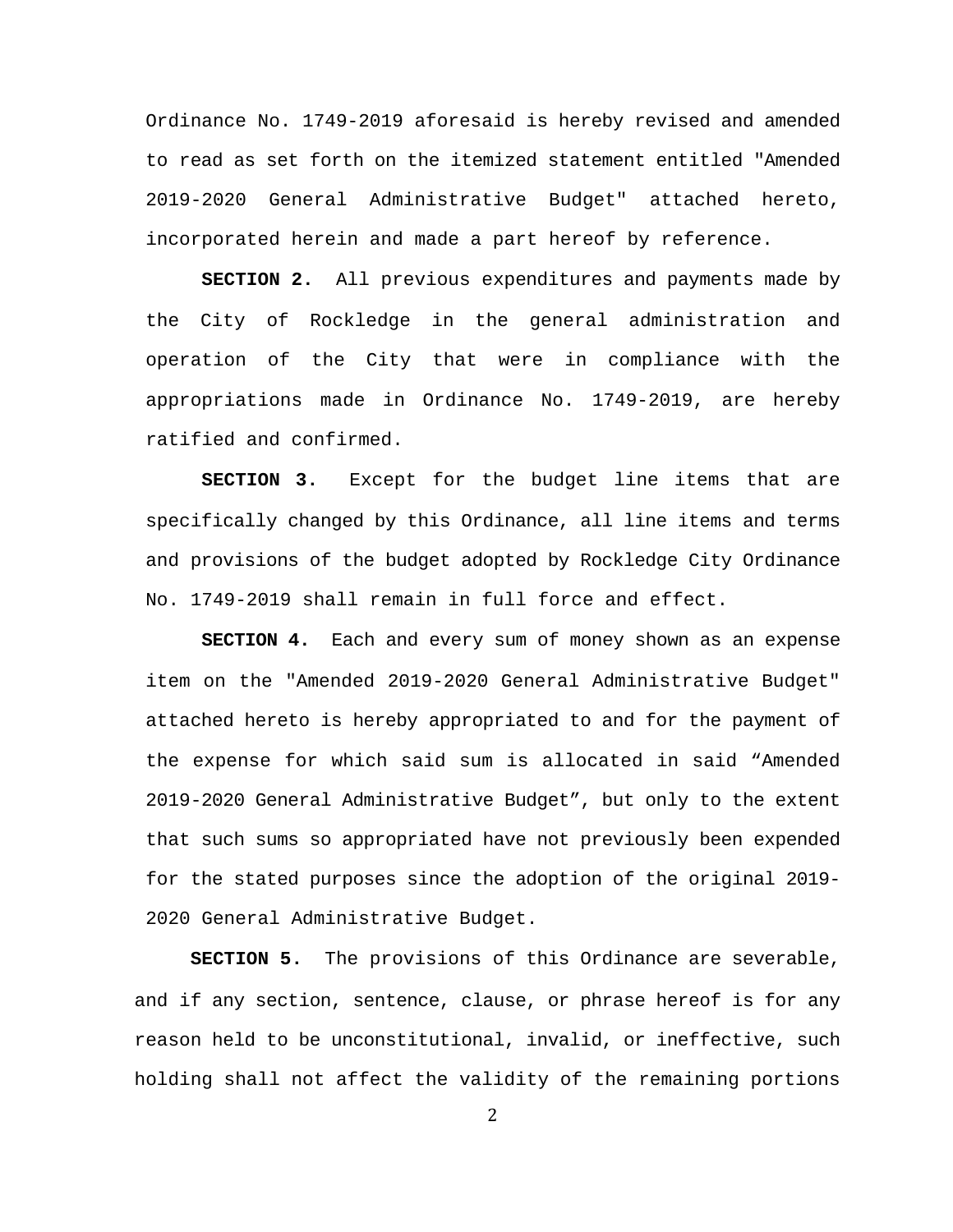of this Ordinance, it being expressly declared to be the City Council's intent that it would have passed the valid portions of this Ordinance without the inclusion therein of any invalid portion or portions.

**SECTION 6.** This Ordinance shall become effective ten (10) days following its adoption and signed by the Chairman of the City Council.

**ADOPTED** at a regular meeting of the City Council of the City of Rockledge, Florida, this 18th day of November, 2020.

> /s/Thomas J. Price Chairman, City Council of the City of Rockledge, Florida

ATTEST:

/s/Jennifer M. LeVasseur City Clerk

1st Reading: 11/04/2020

2nd Reading: 11/18/2020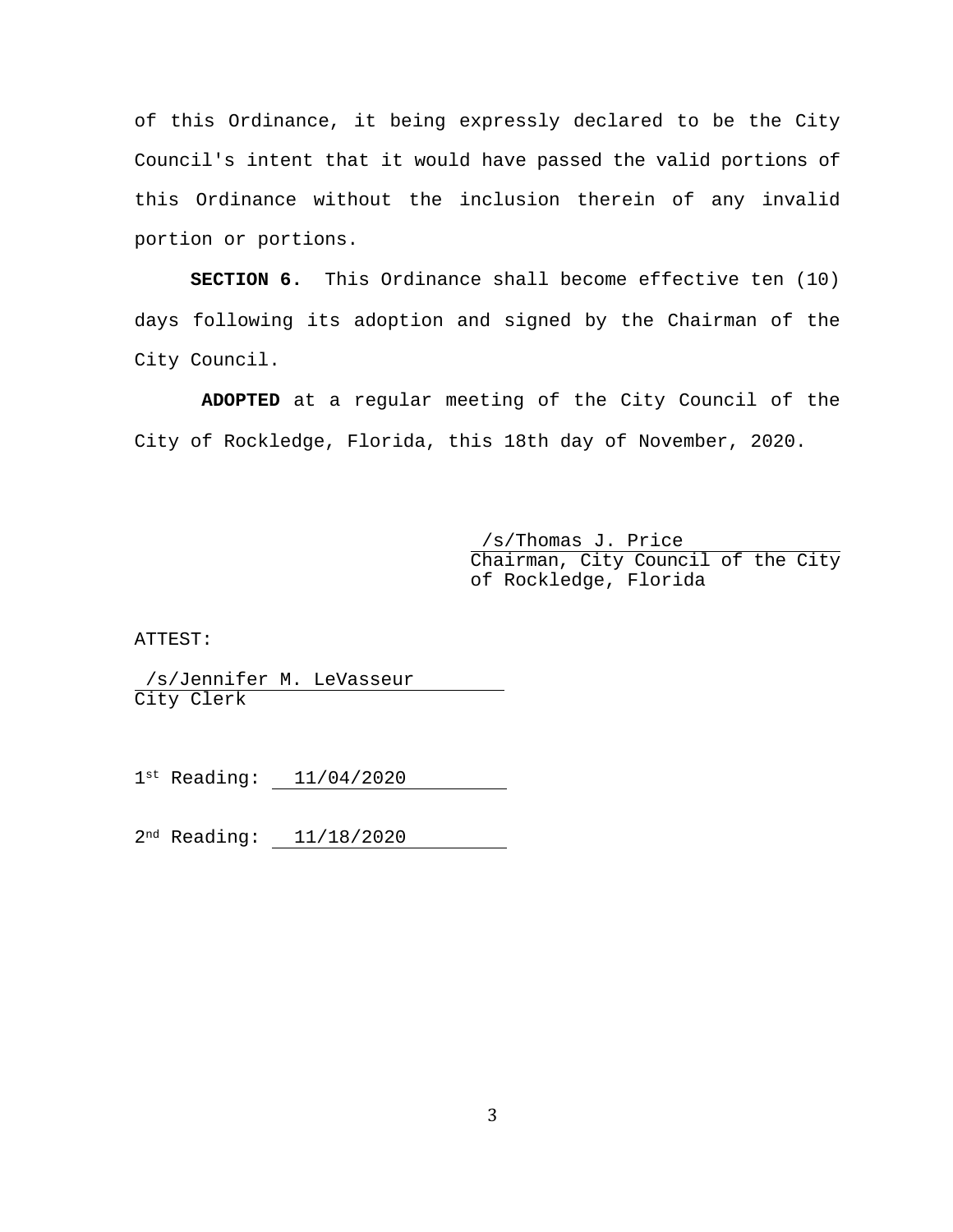### **AMENDED 2019-2020 GENERAL ADMINISTRATIVE BUDGET**

|                                                    |                                       | <b>CITY OF ROCKLEDGE, FLORIDA</b> |                      |                |                      |  |  |  |
|----------------------------------------------------|---------------------------------------|-----------------------------------|----------------------|----------------|----------------------|--|--|--|
| <b>GENERAL ADMINISTRATIVE BUDGET</b>               |                                       |                                   |                      |                |                      |  |  |  |
| <b>FISCAL YEAR 2020</b>                            |                                       |                                   |                      |                |                      |  |  |  |
|                                                    |                                       |                                   |                      |                |                      |  |  |  |
|                                                    | <b>REVENUES AND FINANCING SOURCES</b> |                                   |                      |                |                      |  |  |  |
|                                                    |                                       |                                   | <b>ESTIMATED</b>     | PROPO SED      | PROPO SED            |  |  |  |
|                                                    |                                       | <b>ADOPTED</b>                    | <b>ACTUAL</b>        | <b>CHANGES</b> | AMENDED              |  |  |  |
| General Property Taxes                             | s.                                    | 9,302,344                         | 9.298.488            |                | 9.302.344            |  |  |  |
| Other Local Taxes                                  |                                       | 4.968.514                         | 4,644,354            |                | 4.968.514            |  |  |  |
| Licenses & Permits                                 |                                       | 687,263                           | 1,096,744            |                | 687,263              |  |  |  |
| Intergovernmental Revenues                         |                                       | 4,162,195<br>396.000              | 3,409,845<br>396.000 |                | 4.162.195<br>396,000 |  |  |  |
| Intragovernmental Revenues<br>Charges for Services |                                       | 225,062                           | 463,602              |                | 225.062              |  |  |  |
| Fines & Forfeitures                                |                                       | 20.000                            | 35.426               |                | 20,000               |  |  |  |
| Miscellaneous Revenues                             |                                       | 722.349                           | 448.929              |                | 722,349              |  |  |  |
| <b>TOTAL REVENUES</b>                              |                                       |                                   |                      |                |                      |  |  |  |
|                                                    |                                       |                                   |                      |                |                      |  |  |  |
| AND FINANCING SOURCES                              |                                       | 20,483,727                        | 19,793,388           |                | 20,483,727           |  |  |  |
|                                                    |                                       |                                   |                      |                |                      |  |  |  |
|                                                    |                                       |                                   |                      |                |                      |  |  |  |
| <b>EXPENDITURES AND FINANCING USES</b>             |                                       |                                   |                      |                |                      |  |  |  |
|                                                    |                                       |                                   |                      |                |                      |  |  |  |
| ADMINISTRATIVE OFFICE                              |                                       |                                   |                      |                |                      |  |  |  |
| Personal Services                                  |                                       | 1.648.955                         | 1.469.192            |                | 1.648.955            |  |  |  |
| Operating Expenses                                 |                                       | 103.643                           | 83.994               | $\frac{1}{2}$  | 103.643              |  |  |  |
| Capital Improvement                                |                                       | 114.400                           | 103.180              | ٠              | 114,400              |  |  |  |
|                                                    |                                       | 1,866,998                         | 1,656,366            |                | 1.866.998            |  |  |  |
|                                                    |                                       |                                   |                      |                |                      |  |  |  |
| <b>POLICE DEPARTMENT</b>                           |                                       |                                   |                      |                |                      |  |  |  |
| Personal Services                                  |                                       | 5,507,830                         | 5,407,379            | ٠              | 5,507,830            |  |  |  |
| <b>Operating Expenses</b>                          |                                       | 654.300                           | 457.961              | Ξ<br>τ         | 654.300              |  |  |  |
| Capital Improvement                                | Ŝ                                     | 340,670<br>6.502,800              | 294.168<br>6.159.508 |                | 340,670<br>6.502,800 |  |  |  |
|                                                    |                                       |                                   |                      |                |                      |  |  |  |
|                                                    |                                       |                                   |                      |                |                      |  |  |  |
| <b>FIRE DEPARTMENT</b><br>Personal Services        |                                       | 4.015,459                         | 3,590,907            |                | 4.015.459            |  |  |  |
| <b>Operating Expenses</b>                          |                                       | 314,768                           | 217,650              | ٠<br>τ         | 314,768              |  |  |  |
| Capital Improvement                                |                                       | 167,251                           | 158,824              |                | 167.251              |  |  |  |
|                                                    |                                       | 4.497.478                         | 3.967.381            |                | 4,497,478            |  |  |  |
|                                                    |                                       |                                   |                      |                |                      |  |  |  |
| PUBLIC WORKS DEPT.                                 |                                       |                                   |                      |                |                      |  |  |  |
| Personal Services                                  |                                       | 2.477.895                         | 2.230,013            |                | 2,477,895            |  |  |  |
| Operating Expenses<br>Capital Improvement          |                                       | 818.700<br>277.950                | 1,170,229<br>131.020 | 375.000        | 1,193,700<br>277,950 |  |  |  |
|                                                    |                                       | 3,574,545                         | 3.531.262            | 375,000        | 3,949,545            |  |  |  |
|                                                    |                                       |                                   |                      |                |                      |  |  |  |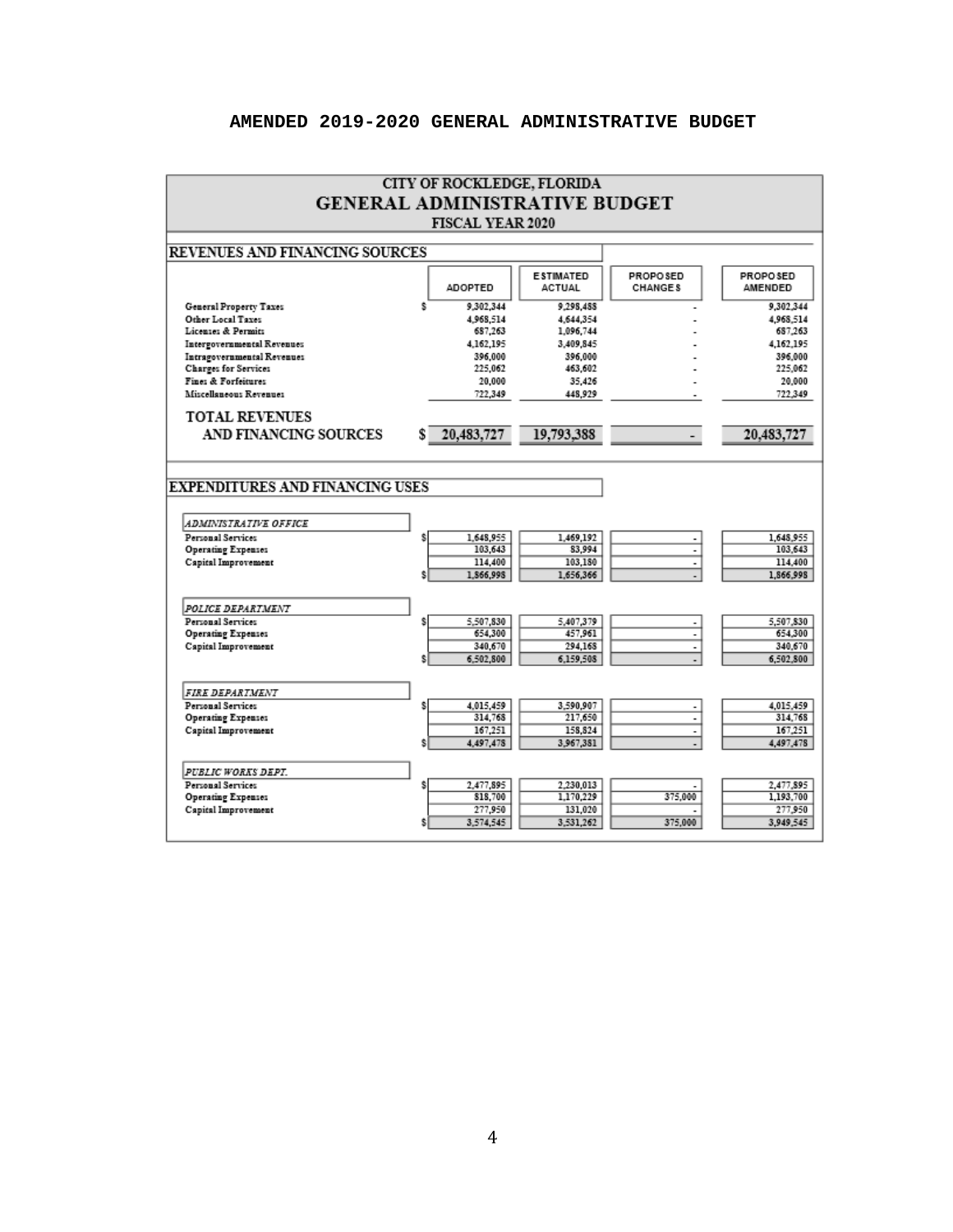# **AMENDED 2019-2020 GENERAL ADMINISTRATIVE BUDGET CONTINUED**

|                                                  | CITY OF ROCKLEDGE, FLORIDA |            |                 |            |  |  |  |  |
|--------------------------------------------------|----------------------------|------------|-----------------|------------|--|--|--|--|
| <b>GENERAL ADMINISTRATIVE BUDGET</b>             |                            |            |                 |            |  |  |  |  |
|                                                  | <b>FISCAL YEAR 2020</b>    |            |                 |            |  |  |  |  |
|                                                  |                            |            |                 |            |  |  |  |  |
| <b>EXPENDITURES AND FINANCING USES continued</b> |                            |            |                 |            |  |  |  |  |
|                                                  |                            |            |                 |            |  |  |  |  |
|                                                  | Approved                   | Actual     | Proposed Change | Amended    |  |  |  |  |
| MAYOR & CITY COUNCIL                             |                            |            |                 |            |  |  |  |  |
| <b>Personal Services</b>                         | 48,120                     | 48,389     | ٠               | 48,120     |  |  |  |  |
| <b>Operating Expenses</b><br>Capital Improvement | 14,634                     | 4.063      | ٠               | 14,634     |  |  |  |  |
|                                                  | 62.754                     | 52,452     | ۰               | 62,754     |  |  |  |  |
| <b>CITY ATTORNEY</b>                             |                            |            |                 |            |  |  |  |  |
| <b>Personal Services</b>                         | 138,240                    | 109,358    |                 | 138,240    |  |  |  |  |
| <b>Operating Expenses</b><br>Capital Improvement | 3,500                      | 577        | ٠               | 3.500      |  |  |  |  |
|                                                  | 141,740                    | 109,935    |                 | 141,740    |  |  |  |  |
| GENERAL GOVERNMENT                               |                            |            |                 |            |  |  |  |  |
| <b>Personal Services</b>                         | 357,949                    | 257,096    |                 | 357,949    |  |  |  |  |
| Operating Expenses                               | 3,159,153                  | 2,386,046  | (375,000)       | 2,784,153  |  |  |  |  |
| Debt Service<br>Capital Improvement              | 320,310                    | 320.310    |                 | 320.310    |  |  |  |  |
|                                                  | 3,837,412                  | 2,963,452  | (375,000)       | 3,462,412  |  |  |  |  |
| <b>TOTAL EXPENDITURES</b>                        |                            |            |                 |            |  |  |  |  |
| <b>AND FINANCING USES</b>                        | 20,483,727                 | 18,440,356 |                 | 20,483,727 |  |  |  |  |
|                                                  |                            |            |                 |            |  |  |  |  |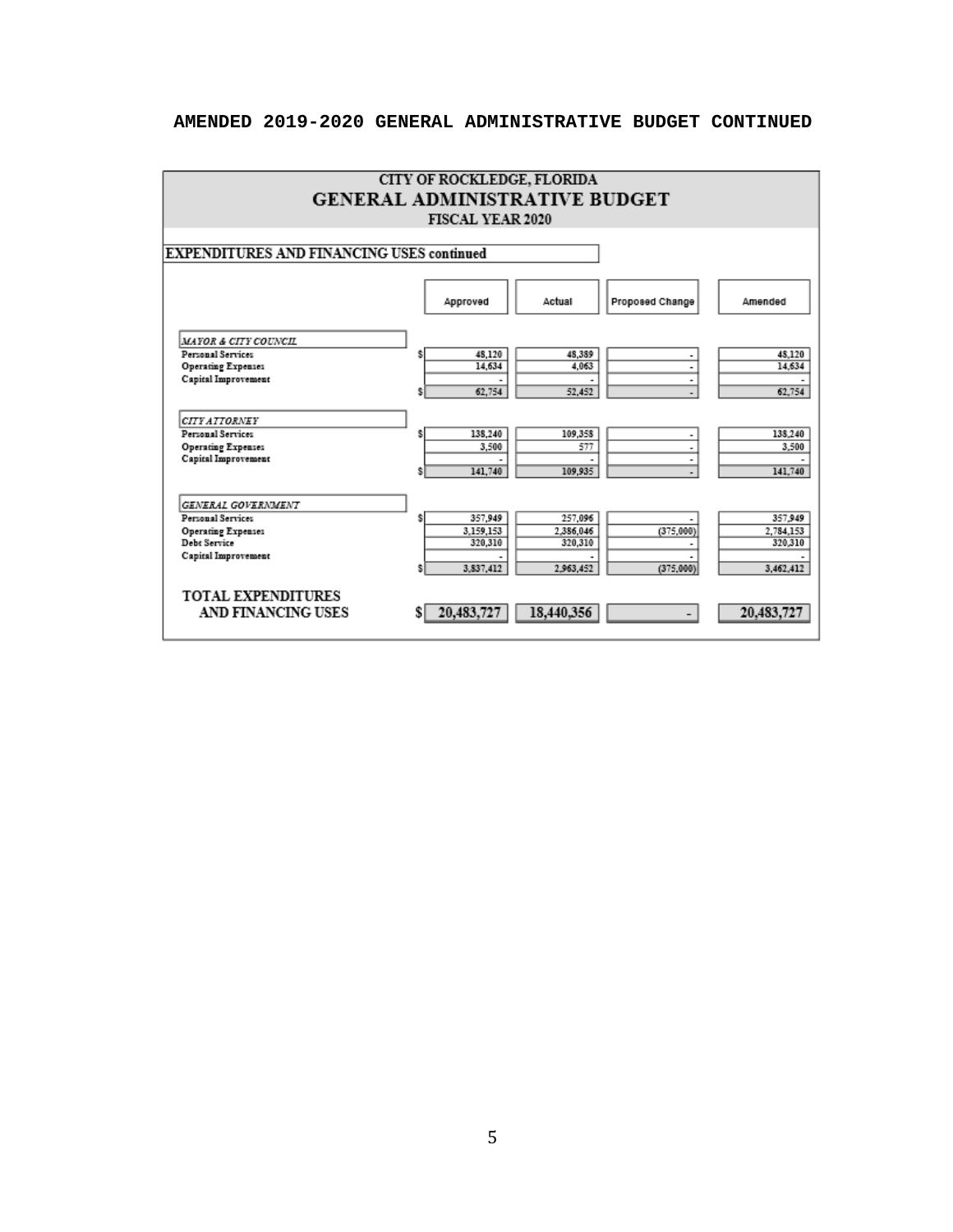#### **ORDINANCE NO. 1796 – 2020**

AN ORDINANCE OF THE CITY OF ROCKLEDGE, BREVARD COUNTY, FLORIDA, AMENDING ORDINANCE NO. 1751-2019 OF SAID CITY TO REVISE AND AMEND IN CERTAIN RESPECTS THE STORMWATER MANAGEMENT FUND BUDGET OF THE CITY OF ROCKLEDGE FOR THE FISCAL YEAR COMMENCING OCTOBER 1, 2019, AND ENDING SEPTEMBER 30, 2020, IN THE LIGHT OF CHANGED CIRCUMSTANCES SINCE THE TIME OF THE ADOPTION OF SAID BUDGET; DECLARING THAT INVALIDITY OF ANY<br>PORTION HEREOF SHALL NOT AFFECT THE PORTION HEREOF SHALL NOT<br>REMAINING PORTIONS OF THIS ORDINANCE; PROVIDING FOR THE EFFECTIVE DATE HEREOF AND FOR OTHER PURPOSES.

**WHEREAS,** by Ordinance No. 1751-2019, the Rockledge City Council adopted the Stormwater Management Fund Budget of the City of Rockledge for the fiscal year commencing October 1, 2019 and ending September 30, 2020; and

**WHEREAS,** since the adoption of the aforesaid budget and its amendments, the Rockledge City Council has reevaluated the priorities previously assigned to certain appropriations in said budget and has determined that such priorities should be revised, and that the sources and amounts of certain revenues and the character and amount of certain expenditures as authorized by said budget should be modified in the light of changed circumstances, and that it is in the best interests of the City that said budget be amended as hereinafter provided;

**NOW, THEREFORE, BE IT ORDAINED BY THE CITY COUNCIL OF THE CITY OF ROCKLEDGE, FLORIDA, AS FOLLOWS:**

**SECTION 1.** That the itemized statement entitled "2019-2020 Stormwater Management Fund Budget" described in Section 1 of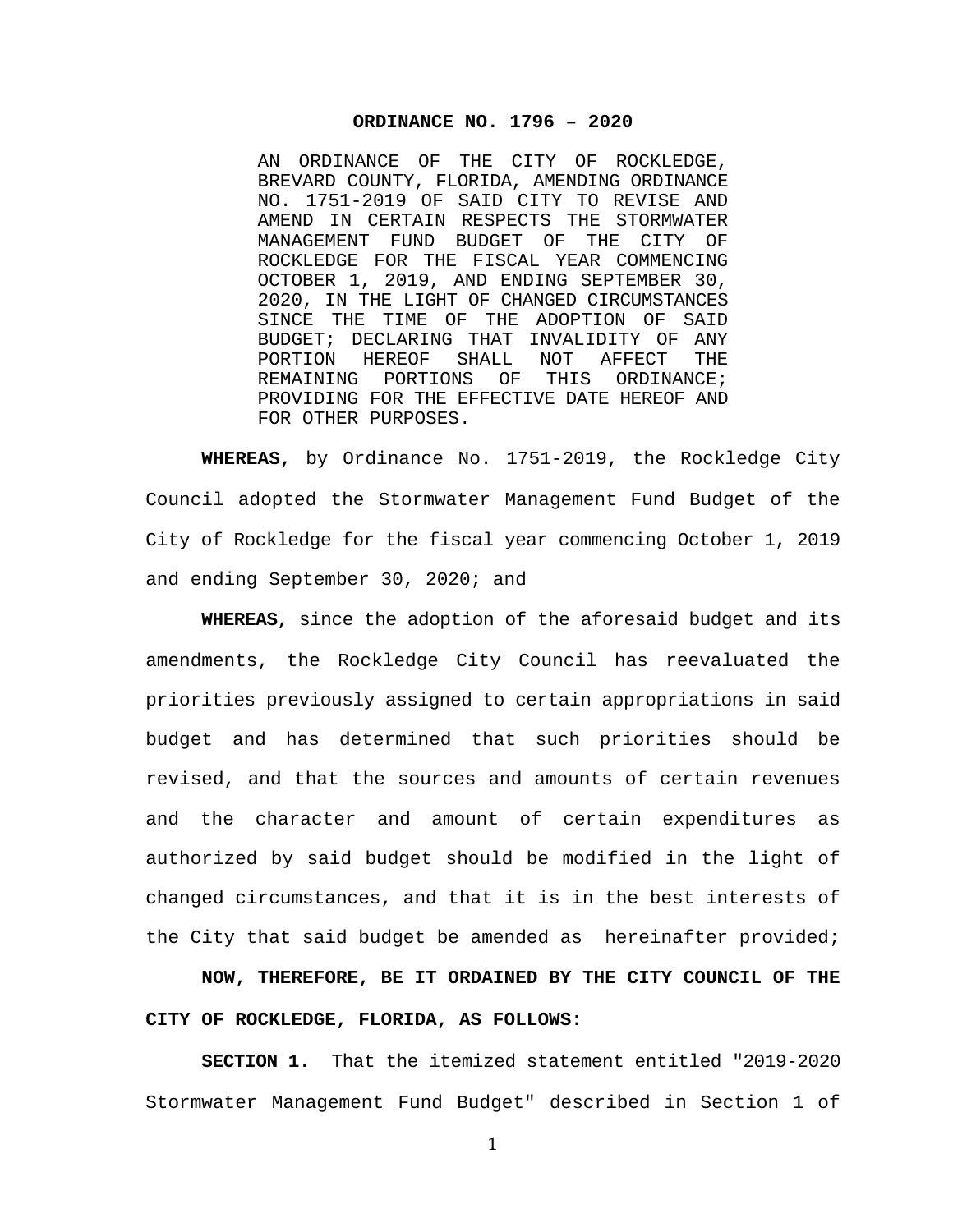Ordinance No. 1751-2019 aforesaid is hereby revised and amended to read as set forth on the itemized statement entitled "Amended 2019-2020 Stormwater Management Fund Budget" attached hereto, incorporated herein and made a part hereof by reference.

**SECTION 2.** All previous expenditures and payments made by the City of Rockledge in the general administration and operation of the City that were in compliance with the appropriations made in Ordinance No. 1751-2019, are hereby ratified and confirmed.

**SECTION 3.** Except for the budget line items that are specifically changed by this Ordinance, all line items and terms and provisions of the budget adopted by Rockledge City Ordinance No. 1751-2019 shall remain in full force and effect.

**SECTION 4.** Each and every sum of money shown as an expense item on the "Amended 2019-2020 Stormwater Management Fund Budget" attached hereto is hereby appropriated to and for the payment of the expense for which said sum is allocated in said "Amended 2019-2020 Stormwater Management Fund Budget", but only to the extent that such sums so appropriated have not previously been expended for the stated purposes since the adoption of the original 2019-2020 Stormwater Management Fund Budget.

**SECTION 5.** The provisions of this Ordinance are severable, and if any section, sentence, clause, or phrase hereof is for any reason held to be unconstitutional, invalid, or ineffective, such holding shall not affect the validity of the remaining portions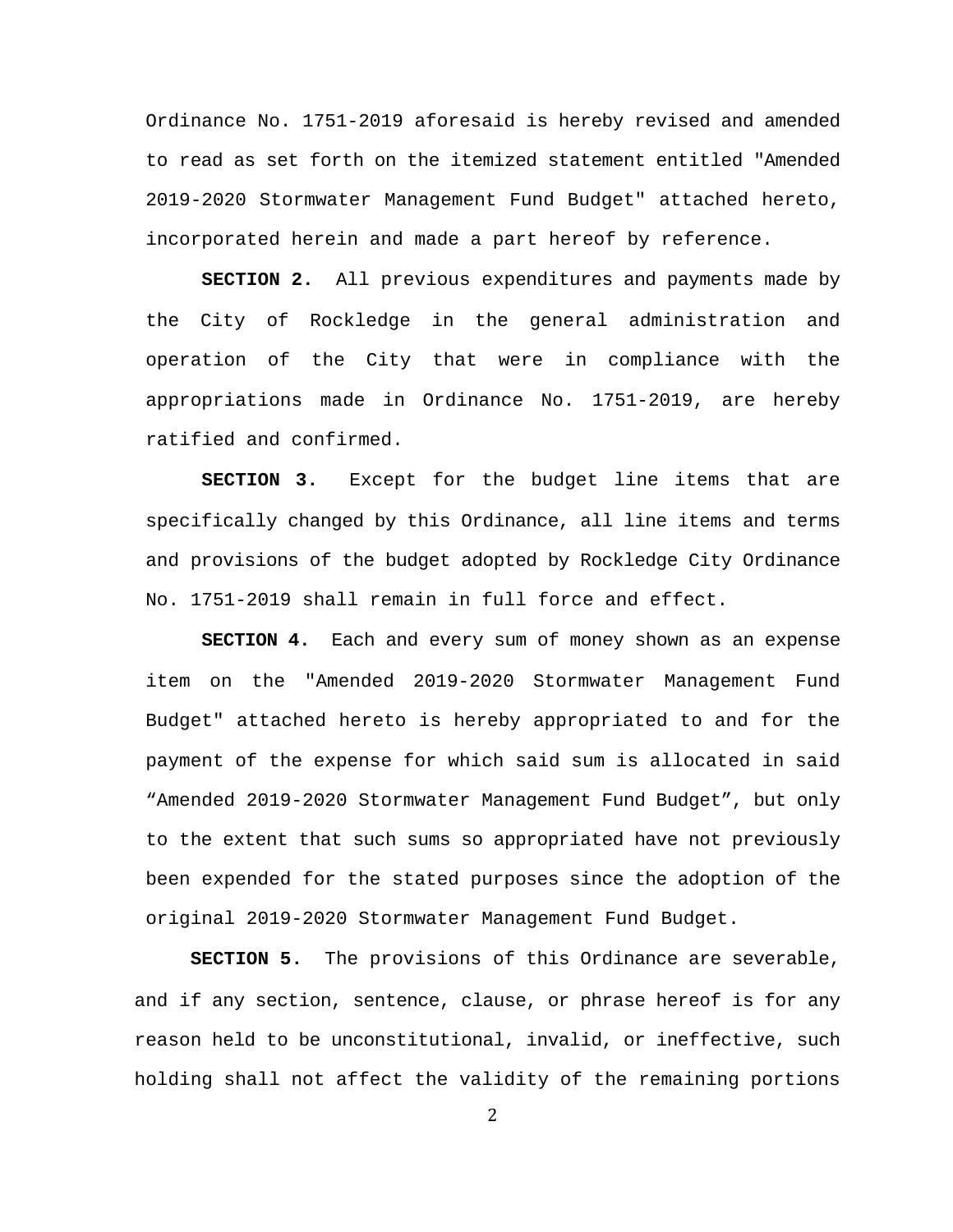of this Ordinance, it being expressly declared to be the City Council's intent that it would have passed the valid portions of this Ordinance without the inclusion therein of any invalid portion or portions.

**SECTION 6.** This Ordinance shall become effective ten (10) days following its adoption and signed by the Chairman of the City Council.

**ADOPTED** at a regular meeting of the City Council of the City of Rockledge, Florida, this 18th day of November, 2020.

> /s/Thomas J. Price Chairman, City Council of the City of Rockledge, Florida

ATTEST:

/s/Jennifer M. LeVasseur City Clerk

1st Reading: 11/04/2020

2<sup>nd</sup> Reading: 11/18/2020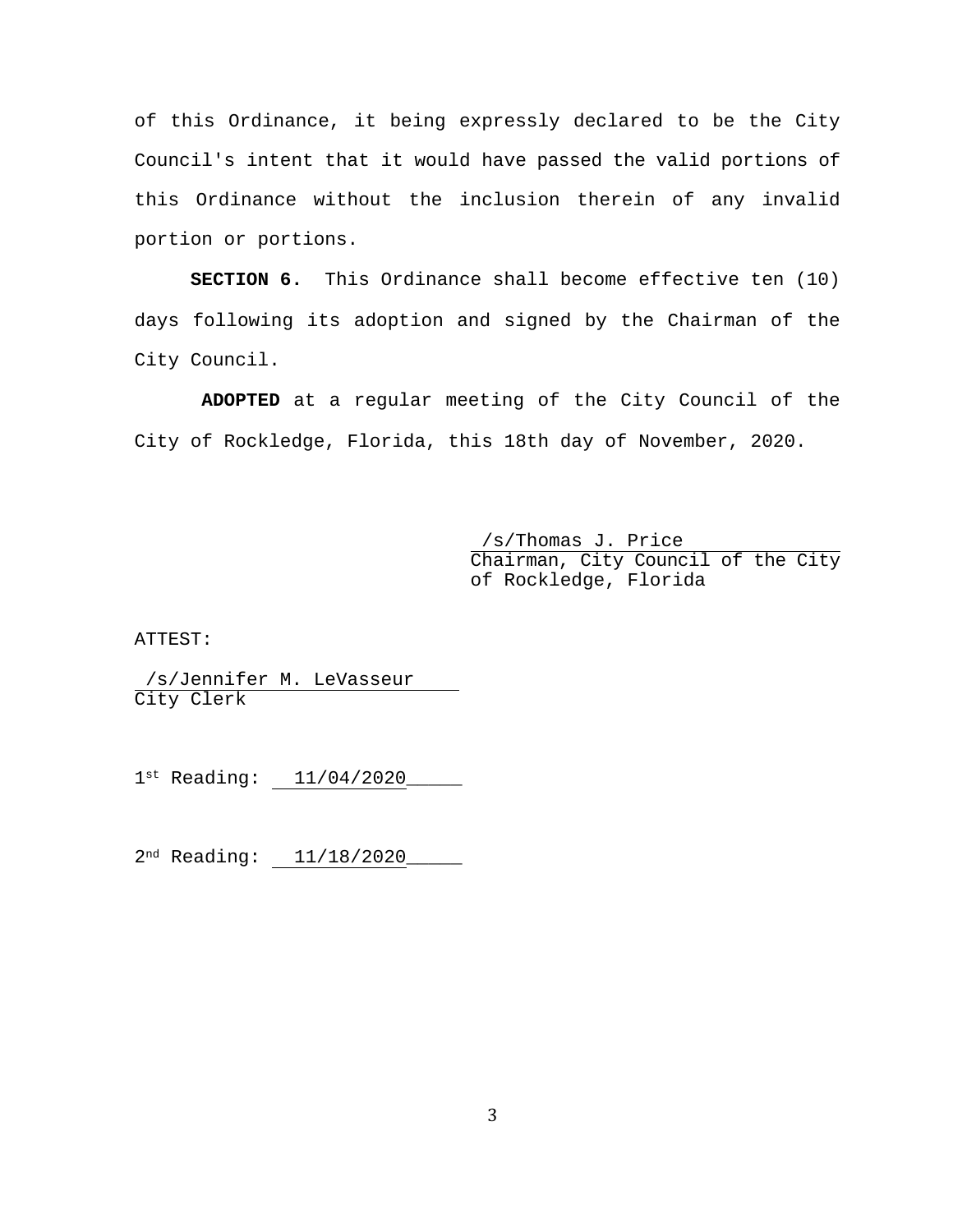| <b>CITY OF ROCKLEDGE, FLORIDA</b>            |     |                |                  |                          |                 |  |  |  |
|----------------------------------------------|-----|----------------|------------------|--------------------------|-----------------|--|--|--|
| <b>Stormwater Management Fund Budget</b>     |     |                |                  |                          |                 |  |  |  |
| <b>Fiscal Year 2020</b>                      |     |                |                  |                          |                 |  |  |  |
| <b>Budget</b>                                |     |                |                  |                          |                 |  |  |  |
| <b>LINE</b>                                  |     |                | <b>ESTIMATED</b> | <b>PROPOSED</b>          | <b>PROPOSED</b> |  |  |  |
| <b>ITEM</b>                                  |     | <b>ADOPTED</b> | <b>ACTUAL</b>    | <b>CHANGES</b>           | <b>AMENDED</b>  |  |  |  |
| <b>OPERATING REVENUES</b>                    |     |                |                  |                          |                 |  |  |  |
| Stormwater Utility Fees                      | \$  | 1,100,432      | 1,174,731        | 3,600                    | 1,104,032       |  |  |  |
| Miscellaneous Revenues                       |     |                | 20,598           | 20,600                   | 20,600          |  |  |  |
| <b>TOTAL - OPERATING REVENUES</b>            | \$  | 1.100.432      | 1,195,329        | 24,200                   | 1,124,632       |  |  |  |
| <b>OPERATING EXPENSES</b>                    |     |                |                  |                          |                 |  |  |  |
| Salaries                                     | \$  | 125,843        | 123,166          | $\overline{\phantom{a}}$ | 125,843         |  |  |  |
| <b>Engineering and Planning</b>              |     | 115,000        | 45,325           |                          | 115,000         |  |  |  |
| Drainage Projects - General                  |     | 100,000        | 332,128          | 245,000                  | 345,000         |  |  |  |
| Administrative Expense                       |     | 83,000         | 83,000           | $\overline{\phantom{a}}$ | 83,000          |  |  |  |
| Stormwater Utility Billing Expense           |     | 67,250         | 65,506           | ٠                        | 67,250          |  |  |  |
| <b>Street Sweeping</b>                       |     | 55,000         | 53,820           |                          | 55,000          |  |  |  |
| Group Medical Insurance                      |     | 35,016         | 38,384           | 3,500                    | 38,516          |  |  |  |
| Vehicle Maintenance                          |     | 20,000         | 7.311            |                          | 20,000          |  |  |  |
| Retirement                                   |     | 15.973         | 15,973           | $\overline{a}$           | 15.973          |  |  |  |
| GIS Inventory and License                    |     | 15,000         | 14,576           | $\blacksquare$           | 15,000          |  |  |  |
| Gas and Oil                                  |     | 14,500         | 7,721            | $\overline{\phantom{a}}$ | 14,500          |  |  |  |
| Hurricane Preparedness                       |     | 10,000         |                  | $\overline{a}$           | 10,000          |  |  |  |
| <b>FICA</b>                                  |     | 9,588          | 8.594            | $\overline{\phantom{a}}$ | 9,588           |  |  |  |
| Miscellaneous                                |     | 6,500          | 1.130            | $\overline{\phantom{a}}$ | 6,500           |  |  |  |
| Audit Fees                                   |     | 5,258          | 639              | $\overline{a}$           | 5,258           |  |  |  |
| Travel & Training                            |     | 3,500          | $\overline{a}$   | $\overline{\phantom{a}}$ | 3,500           |  |  |  |
| Safety Equipment                             |     | 3,200          | 1.059            |                          | 3,200           |  |  |  |
| Telecommunications                           |     | 800            | 805              | 100                      | 900             |  |  |  |
| TOTAL - OPERATING EXPENSES                   | \$  | 685,428        | 799,137          | 248,600                  | 934,028         |  |  |  |
| OPERATING INCOME (LOSS)                      | \$  | 415,004        | 396.192          | (224, 400)               | 190,604         |  |  |  |
|                                              |     |                |                  |                          |                 |  |  |  |
| <b>NON-OPERATING REVENUES (EXPENSES)</b>     |     |                |                  |                          |                 |  |  |  |
| Interest on Investments                      | \$  | 750            | 1,954            |                          | 750             |  |  |  |
| Capital Grant Revenue                        |     |                | 47,484           | 45,000                   | 45,000          |  |  |  |
| Reserve funding                              |     | (200, 754)     | L.               | 200,000                  | (754)           |  |  |  |
| TOTAL NON-OPERATING REVENUES/                |     |                |                  |                          |                 |  |  |  |
| (EXPENSES)                                   | \$I | (200, 004)     | 49,438           | 245,000                  | 44,996          |  |  |  |
|                                              |     |                |                  |                          |                 |  |  |  |
| <b>INCOME BEFORE CAPITAL PURCHASES</b>       |     |                |                  |                          |                 |  |  |  |
| AND DEBT SERVICE                             | \$I | 215,000        | 445,630          | 20,600                   | 235,600         |  |  |  |
| <b>CAPITAL PURCHASES - modified accrual</b>  |     |                |                  |                          |                 |  |  |  |
| Equipment Purchase                           | \$  | 65,000         | 85,600           | 20,600                   | 85,600          |  |  |  |
| Stormwater Projects - Specific               |     |                |                  |                          |                 |  |  |  |
| Ditch TMDL Treatment (BAM)                   |     | 150,000        | 146,131          |                          | 150,000         |  |  |  |
|                                              |     |                |                  |                          |                 |  |  |  |
| TOTAL - CAPITAL PURCHASES - modified accrual | \$l | 215,000        | 231,731          | 20,600                   | 235,600         |  |  |  |
| EXCESS OF REVENUES AND CONTRIBUTIONS OVER    |     |                |                  |                          |                 |  |  |  |
| EXPENSES, CAPITAL PURCHASES, AND DEBT        | \$I |                | 213,899          |                          | ٠               |  |  |  |

### **AMENDED 2019-2020 STORMWATER MANAGEMENT FUND BUDGET**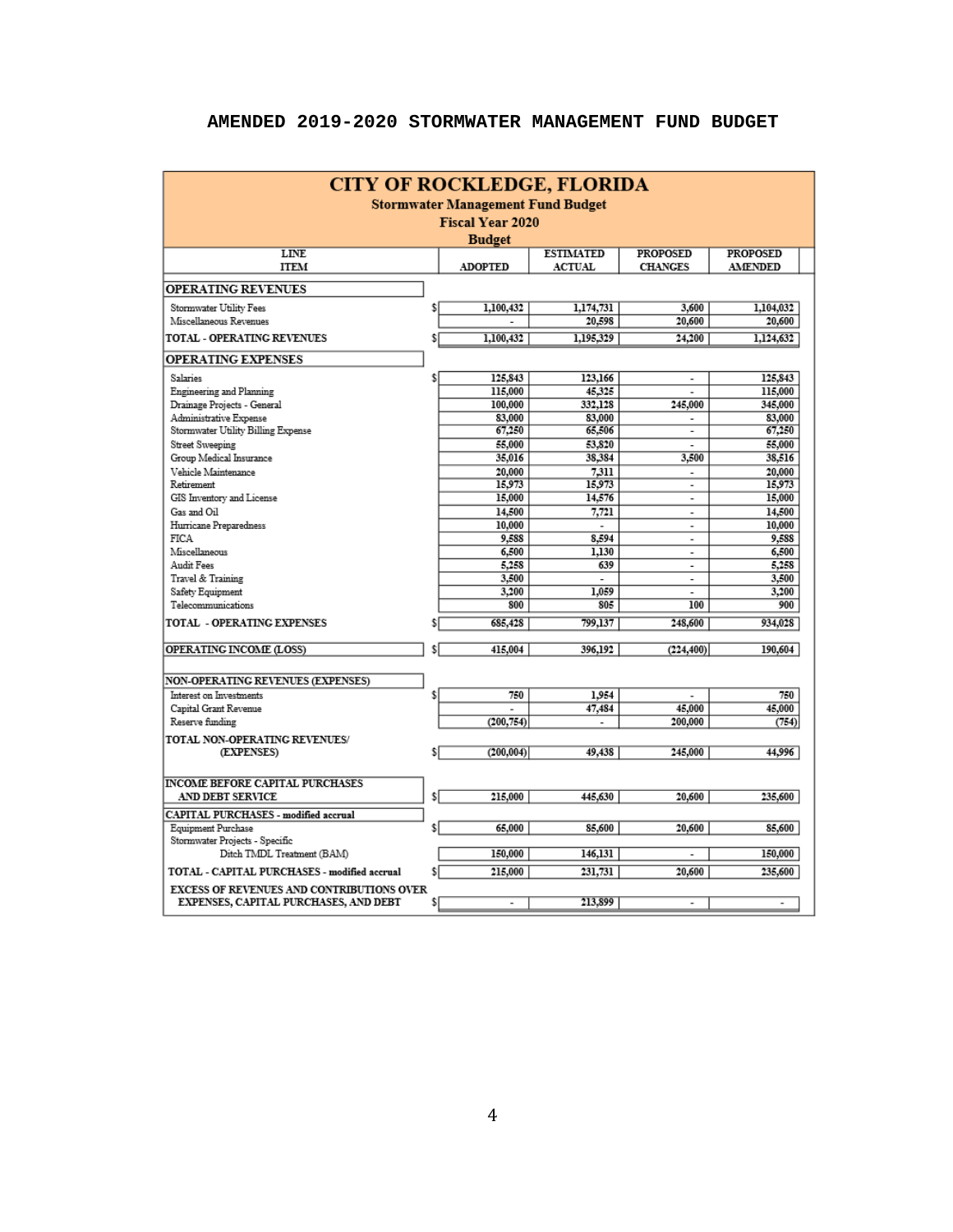#### **ORDINANCE NO. 1797 – 2020**

AN ORDINANCE OF THE CITY OF ROCKLEDGE, BREVARD COUNTY, FLORIDA, AMENDING ORDINANCE NO. 1752-2019 OF SAID CITY TO REVISE AND AMEND IN CERTAIN RESPECTS THE SANITATION SERVICES BUDGET OF THE CITY OF ROCKLEDGE FOR THE FISCAL YEAR COMMENCING OCTOBER 1, 2019, AND ENDING SEPTEMBER 30, 2020, IN THE LIGHT OF CHANGED CIRCUMSTANCES SINCE THE<br>TIME OF THE ADOPTION OF SAID BUDGET; THE ADOPTION OF DECLARING THAT INVALIDITY OF ANY PORTION<br>HEREOF SHALL NOT AFFECT THE REMAINING HEREOF SHALL NOT AFFECT PORTIONS OF THIS ORDINANCE; PROVIDING FOR THE EFFECTIVE DATE HEREOF AND FOR OTHER PURPOSES.

**WHEREAS,** by Ordinance No. 1752-2019, the Rockledge City Council adopted the Sanitation Services Budget of the City of Rockledge for the fiscal year commencing October 1, 2019 and ending September 30, 2020; and

**WHEREAS,** since the adoption of the aforesaid budget and its amendments, the Rockledge City Council has reevaluated the priorities previously assigned to certain appropriations in said budget and has determined that such priorities should be revised, and that the sources and amounts of certain revenues and the character and amount of certain expenditures as authorized by said budget should be modified in the light of changed circumstances, and that it is in the best interests of the City that said budget be amended as hereinafter provided;

**NOW, THEREFORE, BE IT ORDAINED BY THE CITY COUNCIL OF THE CITY OF ROCKLEDGE, FLORIDA, AS FOLLOWS:**

**SECTION 1.** That the itemized statement entitled "2019-2020 Sanitation Services Budget" described in Section 1 of Ordinance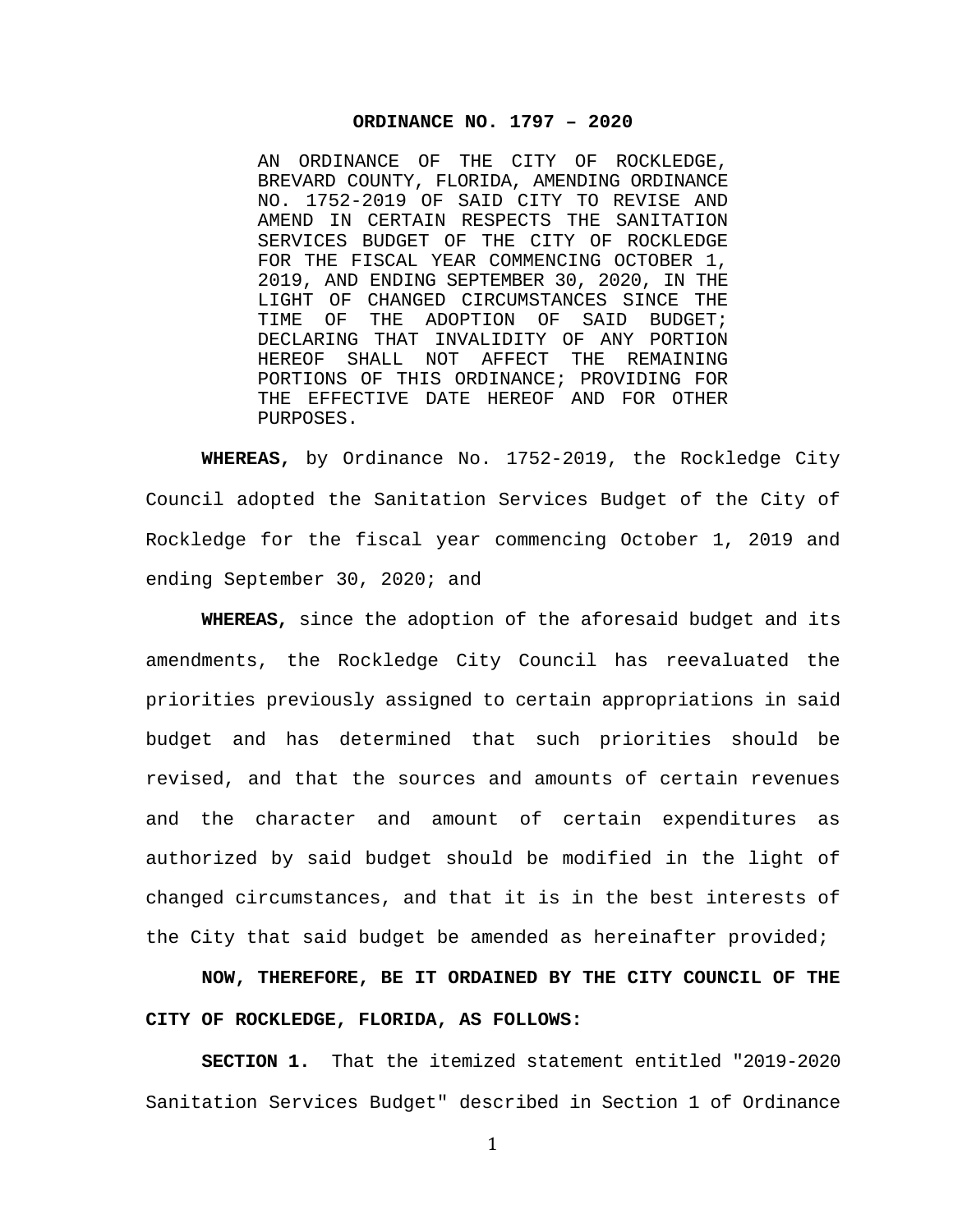No. 1752-2019 aforesaid is hereby revised and amended to read as set forth on the itemized statement entitled "Amended 2019-2020 Sanitation Services Budget" attached hereto, incorporated herein and made a part hereof by reference.

**SECTION 2.** All previous expenditures and payments made by the City of Rockledge in the general administration and operation of the City that were in compliance with the appropriations made in Ordinance No. 1752-2019, are hereby ratified and confirmed.

**SECTION 3.** Except for the budget line items that are specifically changed by this Ordinance, all line items and terms and provisions of the budget adopted by Rockledge City Ordinance No. 1752-2019 shall remain in full force and effect.

**SECTION 4.** Each and every sum of money shown as an expense item on the "Amended 2019-2020 Sanitation Services Budget" attached hereto is hereby appropriated to and for the payment of the expense for which said sum is allocated in said "Amended 2019-2020 Sanitation Services Budget", but only to the extent that such sums so appropriated have not previously been expended for the stated purposes since the adoption of the original 2019- 2020 Sanitation Services Budget.

**SECTION 5.** The provisions of this Ordinance are severable, and if any section, sentence, clause, or phrase hereof is for any reason held to be unconstitutional, invalid, or ineffective, such holding shall not affect the validity of the remaining portions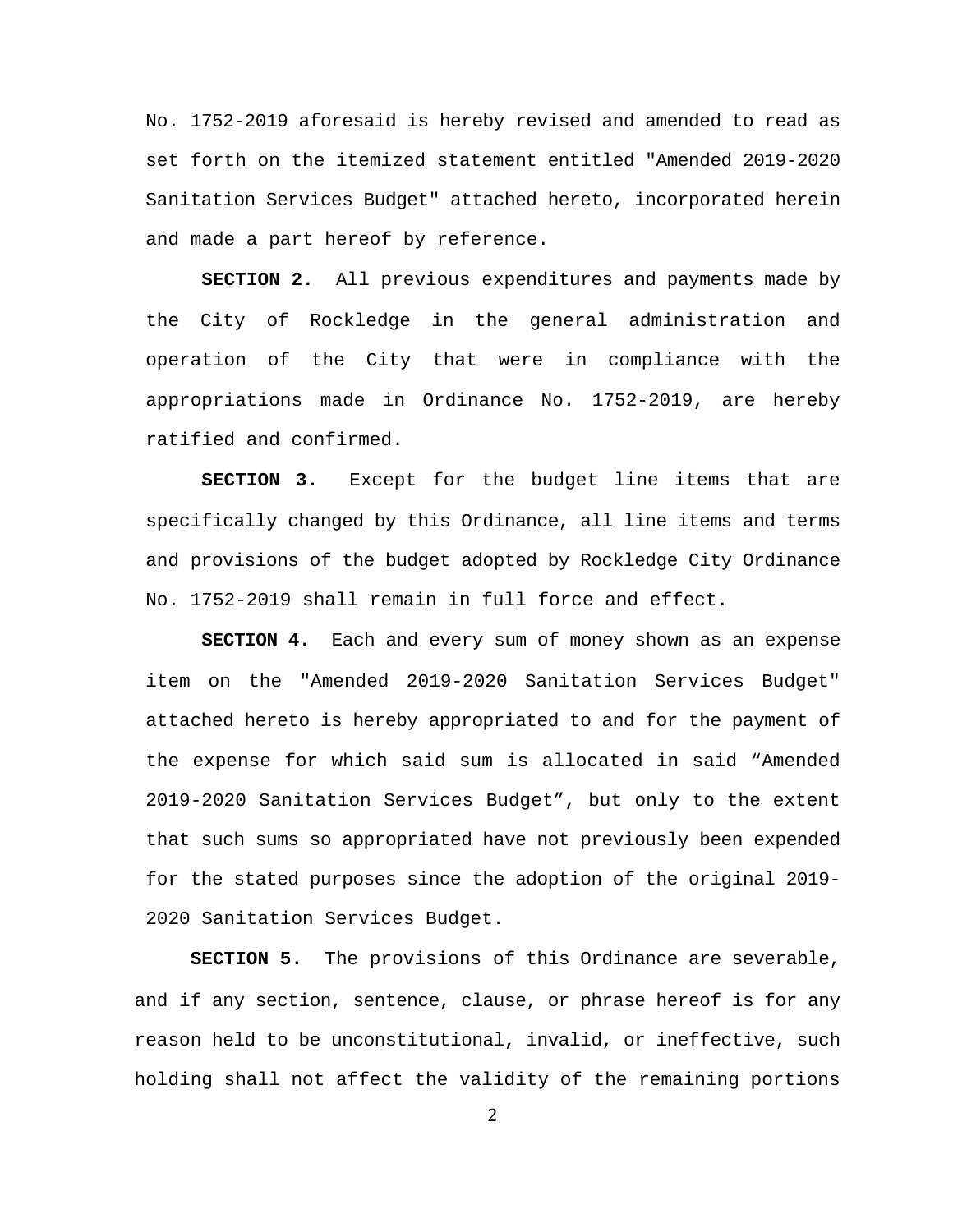of this Ordinance, it being expressly declared to be the City Council's intent that it would have passed the valid portions of this Ordinance without the inclusion therein of any invalid portion or portions.

**SECTION 6.** This Ordinance shall become effective ten (10) days following its adoption and signed by the Chairman of the City Council.

**ADOPTED** at a regular meeting of the City Council of the City of Rockledge, Florida, this 18th day of November, 2020.

> /s/Thomas J. Price Chairman, City Council of the City of Rockledge, Florida

ATTEST:

/s/Jennifer M. LeVasseur City Clerk

1st Reading: \_11/04/2020\_\_\_\_\_

2<sup>nd</sup> Reading: \_11/18/2020\_\_\_\_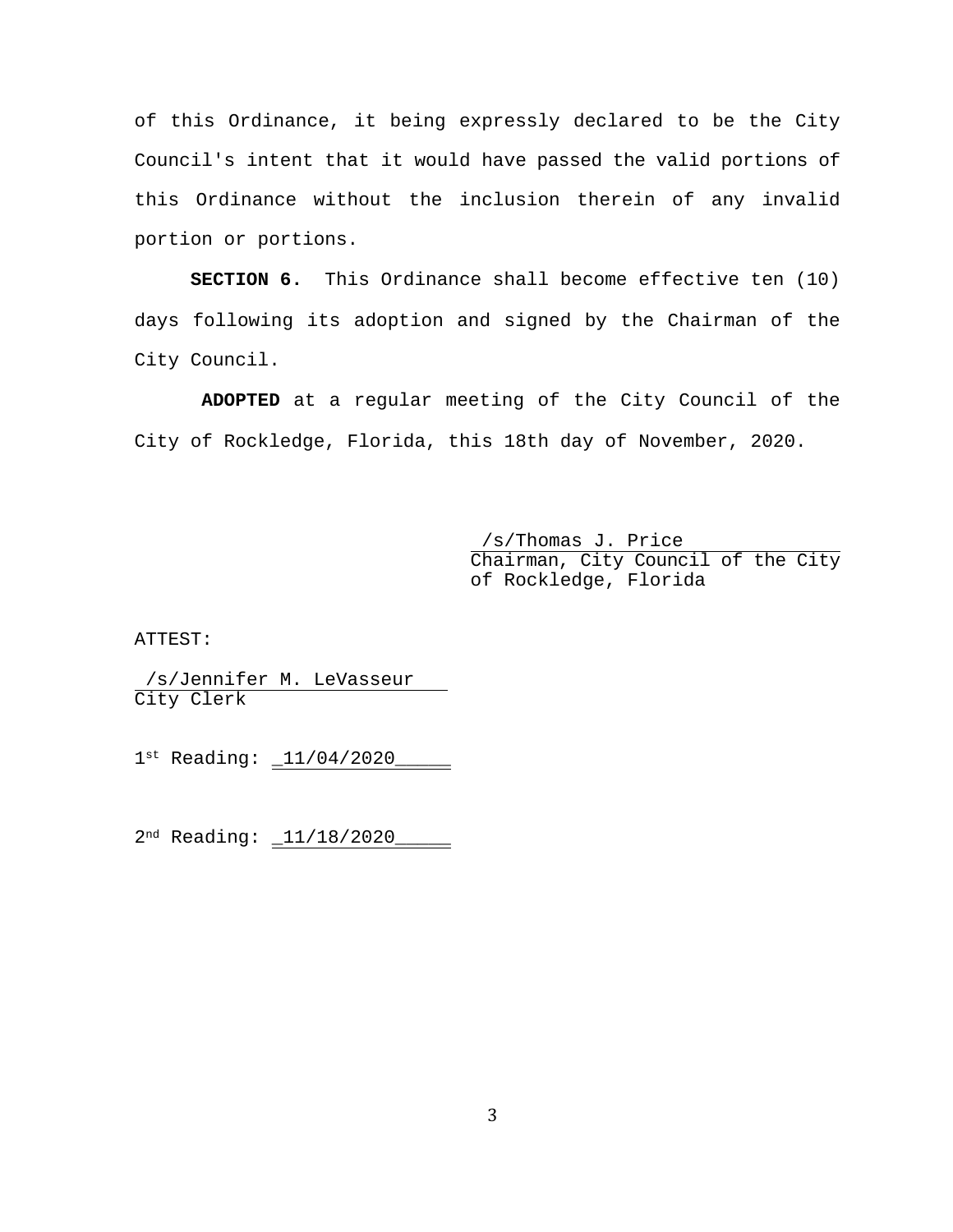## **AMENDED 2019-2020 SANITATION SERVICES BUDGET**

| <b>CITY OF ROCKLEDGE, FLORIDA</b>     |   |                          |                                   |                                   |                                   |  |  |  |  |  |
|---------------------------------------|---|--------------------------|-----------------------------------|-----------------------------------|-----------------------------------|--|--|--|--|--|
| <b>Sanitation Services Budget</b>     |   |                          |                                   |                                   |                                   |  |  |  |  |  |
| <b>Fiscal Year 2020</b>               |   |                          |                                   |                                   |                                   |  |  |  |  |  |
| <b>Budget</b>                         |   |                          |                                   |                                   |                                   |  |  |  |  |  |
| <b>LINE</b><br><b>ITEM</b>            |   | <b>ADOPTED</b>           | <b>ESTIMATED</b><br><b>ACTUAL</b> | <b>PROPOSED</b><br><b>CHANGES</b> | <b>PROPOSED</b><br><b>AMENDED</b> |  |  |  |  |  |
|                                       |   |                          |                                   |                                   |                                   |  |  |  |  |  |
| <b>OPERATING REVENUES</b>             |   |                          |                                   |                                   |                                   |  |  |  |  |  |
| Garbage Collection Fee Revenue        | s | 3,281,182                | 3,260,367                         | $\overline{\phantom{a}}$          | 3,281,182                         |  |  |  |  |  |
| Dumpster Sales                        |   | 34,500                   | 33,504                            | $\overline{a}$                    | 34,500                            |  |  |  |  |  |
| Recycling Collection Fees             |   | 9,300                    | 6,666                             | $\overline{\phantom{a}}$          | 9,300                             |  |  |  |  |  |
| <b>HOBO/Recycling Fees</b>            |   | 6,000                    | 7,445                             | ٠                                 | 6,000                             |  |  |  |  |  |
| Grant Revenues - Operating            |   | $\overline{\phantom{a}}$ | 13,092                            | $\blacksquare$                    |                                   |  |  |  |  |  |
| Miscellaneous Revenues                |   | 2,500                    | 7                                 | $\blacksquare$                    | 2,500                             |  |  |  |  |  |
| <b>TOTAL - OPERATING REVENUES</b>     | s | 3,333,482                | 3,321,081                         | $\blacksquare$                    | 3,333,482                         |  |  |  |  |  |
| <b>OPERATING EXPENSES</b>             |   |                          |                                   |                                   |                                   |  |  |  |  |  |
| Personnel Expenses:                   |   |                          |                                   |                                   |                                   |  |  |  |  |  |
| Salaries and Labor                    |   | 1,338,735                | 1,274,046                         | (3,000)                           | 1,335,735                         |  |  |  |  |  |
| Group Insurance                       |   | 436,795                  | 358,225                           | $\blacksquare$                    | 436,795                           |  |  |  |  |  |
| Retirement                            |   | 161,197                  | 161,197                           |                                   | 161,197                           |  |  |  |  |  |
| Administrative Expense                |   | 123,000                  | 123,000                           |                                   | 123,000                           |  |  |  |  |  |
| Workers Compensation                  |   | 115,437                  | 80,838                            | (27,000)                          | 88,437                            |  |  |  |  |  |
| F.I.C.A                               |   | 100,420                  | 88,149                            | ٠                                 | 100,420                           |  |  |  |  |  |
| <b>Billing Expense</b>                |   | 67,163                   | 67,402                            | 1,000                             | 68,163                            |  |  |  |  |  |
| Longevity Pay                         |   | 7,650                    | 7,150                             | ٠                                 | 7,650                             |  |  |  |  |  |
| Auditing                              |   | 7,316                    | 8,385                             | 1,500                             | 8,816                             |  |  |  |  |  |
| Accrued Sick Leave                    |   | 3,000                    | 1,815                             | $\overline{\phantom{a}}$          | 3,000                             |  |  |  |  |  |
| <b>Accrued Vacation Leave</b>         |   | 3,000                    | 5,971                             | 3,000                             | 6,000                             |  |  |  |  |  |
| Medical Examinations                  |   | 2,600                    | 1,950                             | $\blacksquare$                    | 2,600                             |  |  |  |  |  |
| Total - Personnel Expenses            |   | 2,366,313                | 2,178,128                         | (24, 500)                         | 2,341,813                         |  |  |  |  |  |
| Non-personnel Expenses:               |   |                          |                                   |                                   |                                   |  |  |  |  |  |
| Vehicle Maintenance                   |   | 220,000                  | 231,162                           | 12,000                            | 232,000                           |  |  |  |  |  |
| <b>Fuel Purchases</b>                 |   | 220,000                  | 148,498                           | (12,000)                          | 208,000                           |  |  |  |  |  |
| Maintenance Contracts                 |   | 139,400                  | 108,700                           | (5,000)                           | 134,400                           |  |  |  |  |  |
| Liability Insurance                   |   | 72,932                   | 98,266                            | 27,000                            | 99,932                            |  |  |  |  |  |
| Dumpster Purchase & Repair            |   | 40,000                   | 22,956                            | (5,000)                           | 35,000                            |  |  |  |  |  |
| Landfill/Recycling Charges            |   | 40,000                   | 8,172                             | ٠                                 | 40,000                            |  |  |  |  |  |
| Garbage/Recycling Containers          |   | 20,000                   | 12,226                            | $\overline{\phantom{a}}$          | 20,000                            |  |  |  |  |  |
| Oil Purchases                         |   | 20,000                   | 12,357                            | $\overline{\phantom{a}}$          | 20,000                            |  |  |  |  |  |
| Uniforms                              |   | 13,000                   | 7,582                             |                                   | 13,000                            |  |  |  |  |  |
| <b>Building Maintenance</b>           |   | 10,000                   | 14,558                            | 5,000                             | 15,000<br>8,000                   |  |  |  |  |  |
| Telephone<br><b>Fleet GPS Devices</b> |   | 8,000<br>7,000           | 5,503                             | ٠                                 | 7,000                             |  |  |  |  |  |
| Boots                                 |   | 6,500                    | $\overline{\phantom{a}}$<br>3,116 | $\overline{a}$<br>$\overline{a}$  | 6,500                             |  |  |  |  |  |
| Safety & Foul Weather Gear            |   | 6,000                    | 4,822                             | $\overline{\phantom{a}}$          | 6,000                             |  |  |  |  |  |
| Office Supplies                       |   | 4,000                    | 2,129                             | ä,                                | 4,000                             |  |  |  |  |  |
|                                       |   |                          |                                   |                                   |                                   |  |  |  |  |  |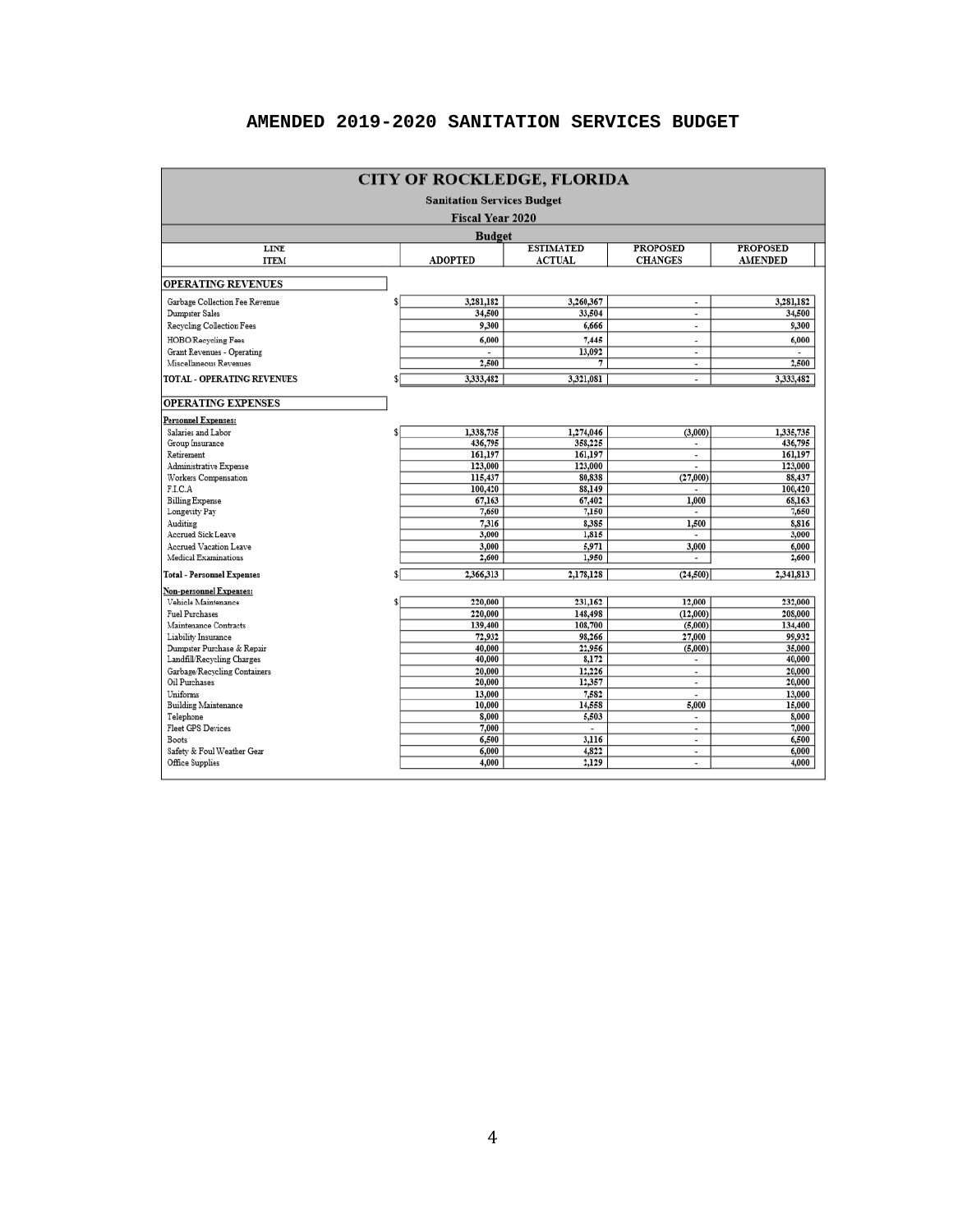## **AMENDED 2019-2020 SANITATION SERVICES BUDGET CONTINUED**

| <b>CITY OF ROCKLEDGE, FLORIDA</b>                                                  |         |                 |                          |                |                |  |  |  |  |
|------------------------------------------------------------------------------------|---------|-----------------|--------------------------|----------------|----------------|--|--|--|--|
| <b>Sanitation Services Budget</b>                                                  |         |                 |                          |                |                |  |  |  |  |
| <b>Fiscal Year 2020</b>                                                            |         |                 |                          |                |                |  |  |  |  |
| <b>Budget</b>                                                                      |         |                 |                          |                |                |  |  |  |  |
| <b>LINE</b>                                                                        |         | <b>PROPOSED</b> |                          |                |                |  |  |  |  |
| <b>ADOPTED</b><br><b>ACTUAL</b><br><b>AMENDED</b><br><b>CHANGES</b><br><b>ITEM</b> |         |                 |                          |                |                |  |  |  |  |
| <b>OPERATING EXPENSES - continued</b>                                              |         |                 |                          |                |                |  |  |  |  |
| Non-personnel Expenses (continued):                                                |         |                 |                          |                |                |  |  |  |  |
| Travel & Training                                                                  |         | 2,000           | 1,130                    | ×.             | 2,000          |  |  |  |  |
| Advertising<br>Computer Upgrades                                                   |         | 2,000<br>1,000  | 3,040<br>247             | 1,500<br>×.    | 3,500<br>1.000 |  |  |  |  |
| Miscellaneous Expense                                                              |         | 7,000           | 7.036                    | 1,000          | 8,000          |  |  |  |  |
| <b>Total - Non-personnel Expenses</b>                                              | s       | 838,832         | 691.500                  | 24,500         | 863,332        |  |  |  |  |
|                                                                                    |         |                 |                          |                |                |  |  |  |  |
| <b>TOTAL - OPERATING EXPENSES</b>                                                  | \$      | 3,205,145       | 2,869,628                | ٠              | 3,205,145      |  |  |  |  |
| <b>OPERATING INCOME (LOSS)</b>                                                     | \$      | 128,337         | 451,453                  | ٠              | 128,337        |  |  |  |  |
| <b>NON-OPERATING REVENUES (EXPENSES)</b>                                           |         |                 |                          |                |                |  |  |  |  |
| Reserve funding                                                                    | \$      | (89, 837)       |                          | ۰              | (89, 837)      |  |  |  |  |
| Interest on Investments                                                            |         | 1.500           | 2,092                    |                | 1,500          |  |  |  |  |
| TOTAL NON-OPERATING                                                                |         |                 |                          |                |                |  |  |  |  |
| <b>REVENUES (EXPENSES)</b>                                                         | \$      | (88,337)        | 2,092                    | ÷.             | (88, 337)      |  |  |  |  |
| <b>INCOME BEFORE CAPITAL PURCHASES AND</b>                                         |         |                 |                          |                |                |  |  |  |  |
| <b>DEBT SERVICE</b>                                                                | $\vert$ | 40,000          | 453,545                  | ٠              | 40,000         |  |  |  |  |
| <b>CAPITAL PURCHASES - modified accrual</b>                                        |         |                 |                          |                |                |  |  |  |  |
| Garbage Packer/Recycling Truck                                                     | Ŝ       | ٠               | $\overline{\phantom{a}}$ | ۰              | ٠              |  |  |  |  |
| Garbage Truck Refurbishment                                                        |         | 40,000          | 24,304                   | ٠              | 40,000         |  |  |  |  |
| TOTAL - CAPITAL PURCHASES - modified accrual                                       | \$      | 40,000          | 24,304                   | ٠              | 40,000         |  |  |  |  |
| <b>EXCESS OF REVENUES AND CONTRIBUTIONS OVER</b>                                   |         |                 |                          |                |                |  |  |  |  |
| EXPENSES, CAPITAL PURCHASES, AND DEBT                                              | s       |                 | 429,241                  | $\overline{a}$ |                |  |  |  |  |
|                                                                                    |         |                 |                          |                |                |  |  |  |  |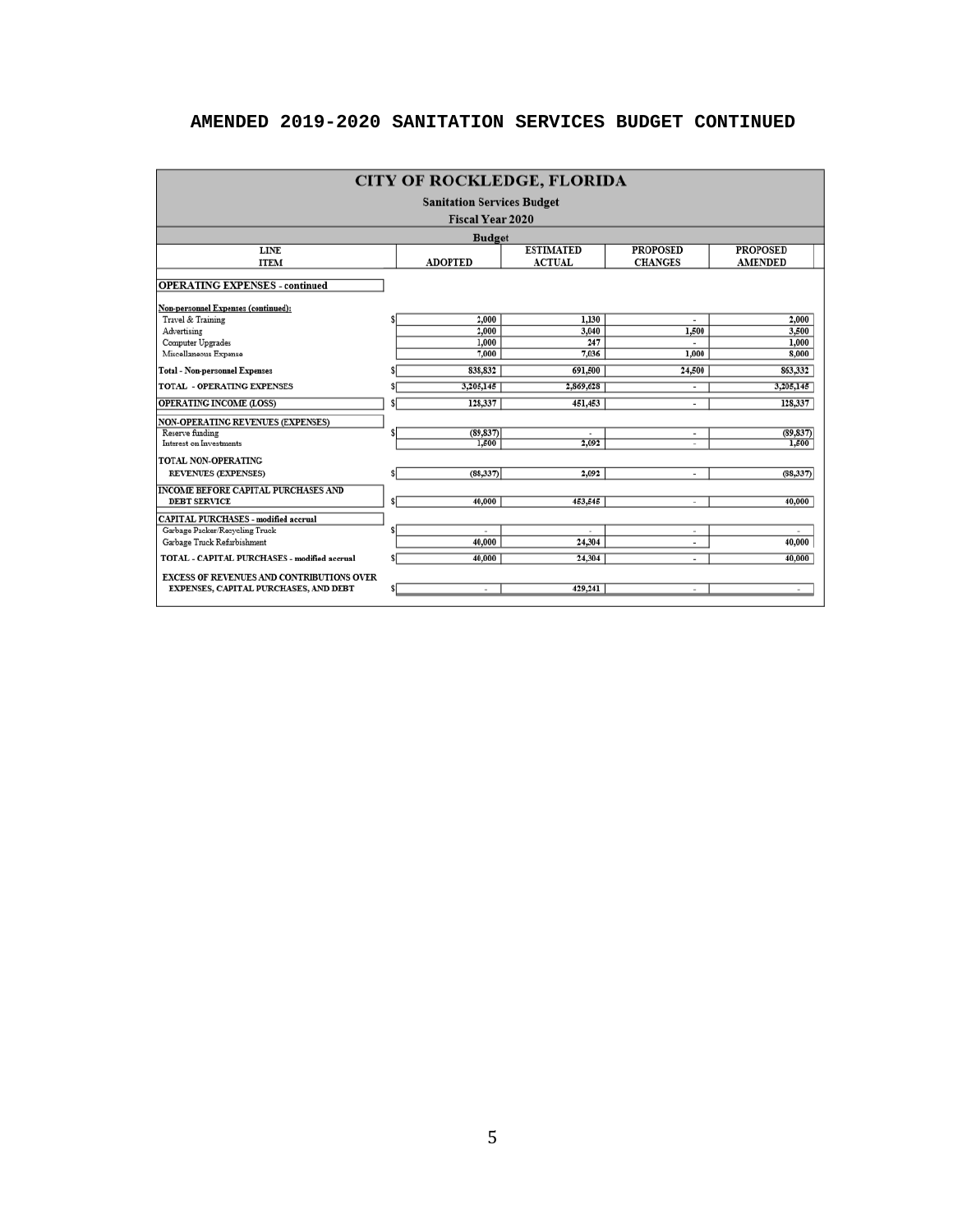#### **ORDINANCE NO. 1798 – 2020**

AN ORDINANCE OF THE CITY OF ROCKLEDGE, BREVARD COUNTY, FLORIDA, AMENDING ORDINANCE NO. 1753-2019 OF SAID CITY TO REVISE AND AMEND IN CERTAIN RESPECTS THE ROCKLEDGE COMMUNITY REDEVELOPMENT AGENCY MANAGEMENT FUND BUDGET OF THE CITY OF ROCKLEDGE FOR THE FISCAL YEAR COMMENCING OCTOBER 1, 2019, AND ENDING SEPTEMBER 30, 2020, IN THE LIGHT OF CHANGED CIRCUMSTANCES SINCE THE TIME OF THE ADOPTION OF SAID BUDGET; DECLARING THAT INVALIDITY OF ANY PORTION HEREOF SHALL NOT THE REMAINING PORTIONS OF THIS ORDINANCE; PROVIDING FOR THE EFFECTIVE DATE<br>HEREOF AND FOR OTHER PURPOSES. PURPOSES.

**WHEREAS,** by Ordinance No. 1753-2019, the Rockledge City Council adopted the Rockledge Community Redevelopment Agency budget for the fiscal year commencing October 1, 2019 and ending September 30, 2020; and

**WHEREAS,** since the adoption of the aforesaid budget the Rockledge Community Redevelopment Agency has recommended that its budget be amended and the Rockledge City Council has reevaluated the priorities previously assigned to certain appropriations in said budget and has determined that such priorities should be revised, and that the sources and amounts of certain revenues and the character and amount of certain expenditures as authorized by said budget should be modified in the light of changed circumstances, and that it is in the best interests of the City that said budget be amended as hereinafter provided;

**NOW, THEREFORE, BE IT ORDAINED BY THE CITY COUNCIL OF THE CITY OF ROCKLEDGE, FLORIDA, AS FOLLOWS:**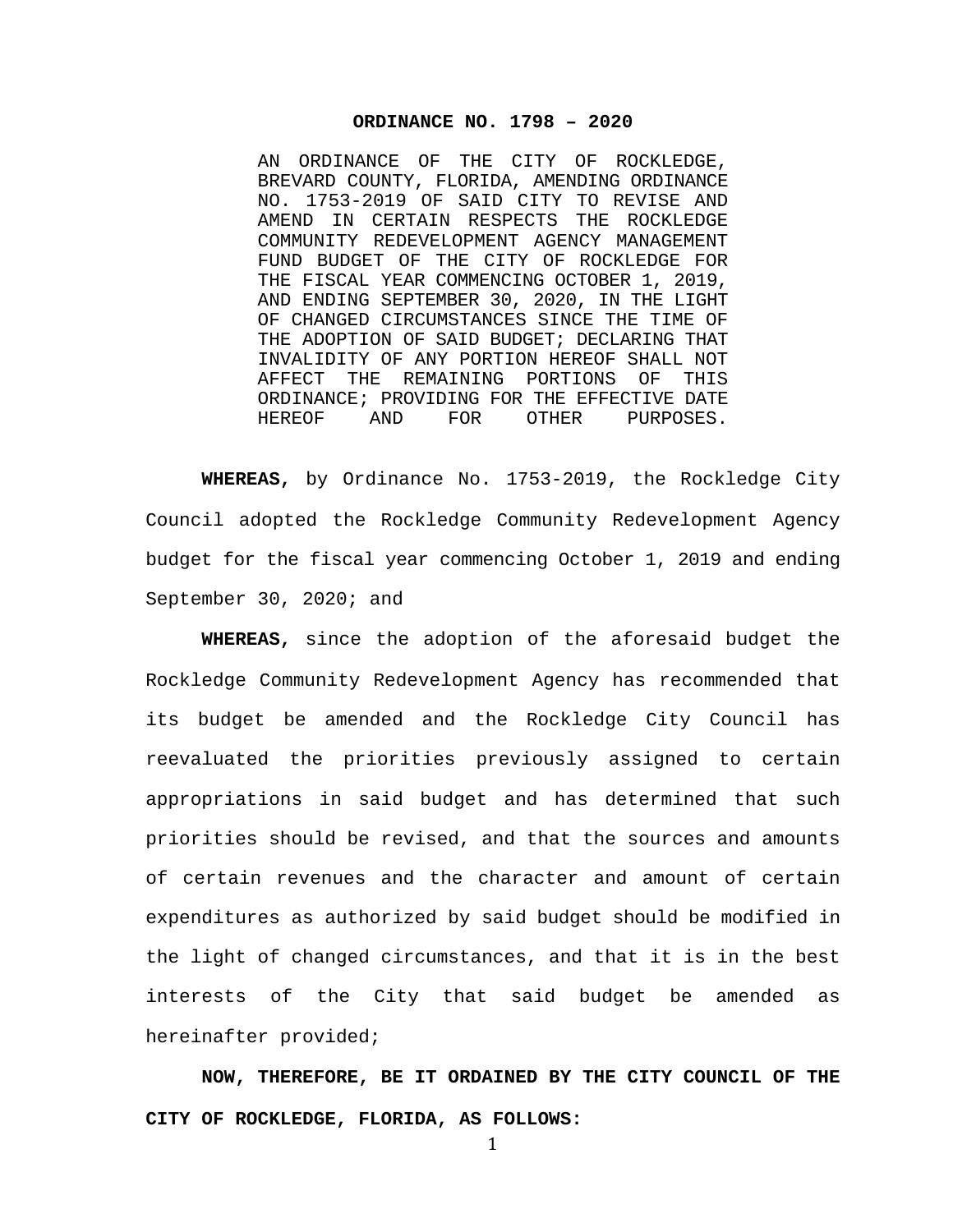**SECTION 1.** That the itemized statement entitled "2019-2020 Rockledge Community Redevelopment Agency Budget" described in Section 1 of Ordinance No. 1753-2019, aforesaid is hereby revised and amended to read as set forth on the itemized statement entitled "Amended 2019-2020 Rockledge Community Redevelopment Agency Budget" attached hereto, incorporated herein and made a part hereof by reference.

**SECTION 2.** All previous expenditures and payments made by the City of Rockledge in the operation of the Rockledge Community Redevelopment Agency of the City that were in compliance with the appropriations made in Ordinance No. 1753- 2019, are hereby ratified and confirmed.

**SECTION 3.** Except for the budget line items that are specifically changed by this Ordinance, all line items and terms and provisions of the budget adopted by Rockledge City Ordinance No. 1753-2019 shall remain in full force and effect.

**SECTION 4.** Each and every sum of money shown as an expense item on the "Amended 2019-2020 Rockledge Community Redevelopment Agency Budget" attached hereto is hereby appropriated to and for the payment of the expense for which said sum is allocated in said "Amended 2019-2020 Rockledge Community Redevelopment Agency Budget", but only to the extent that such sums so appropriated have not previously been expended for the stated purposes since the adoption of the original 2019-2020 Rockledge Community Redevelopment Agency Budget.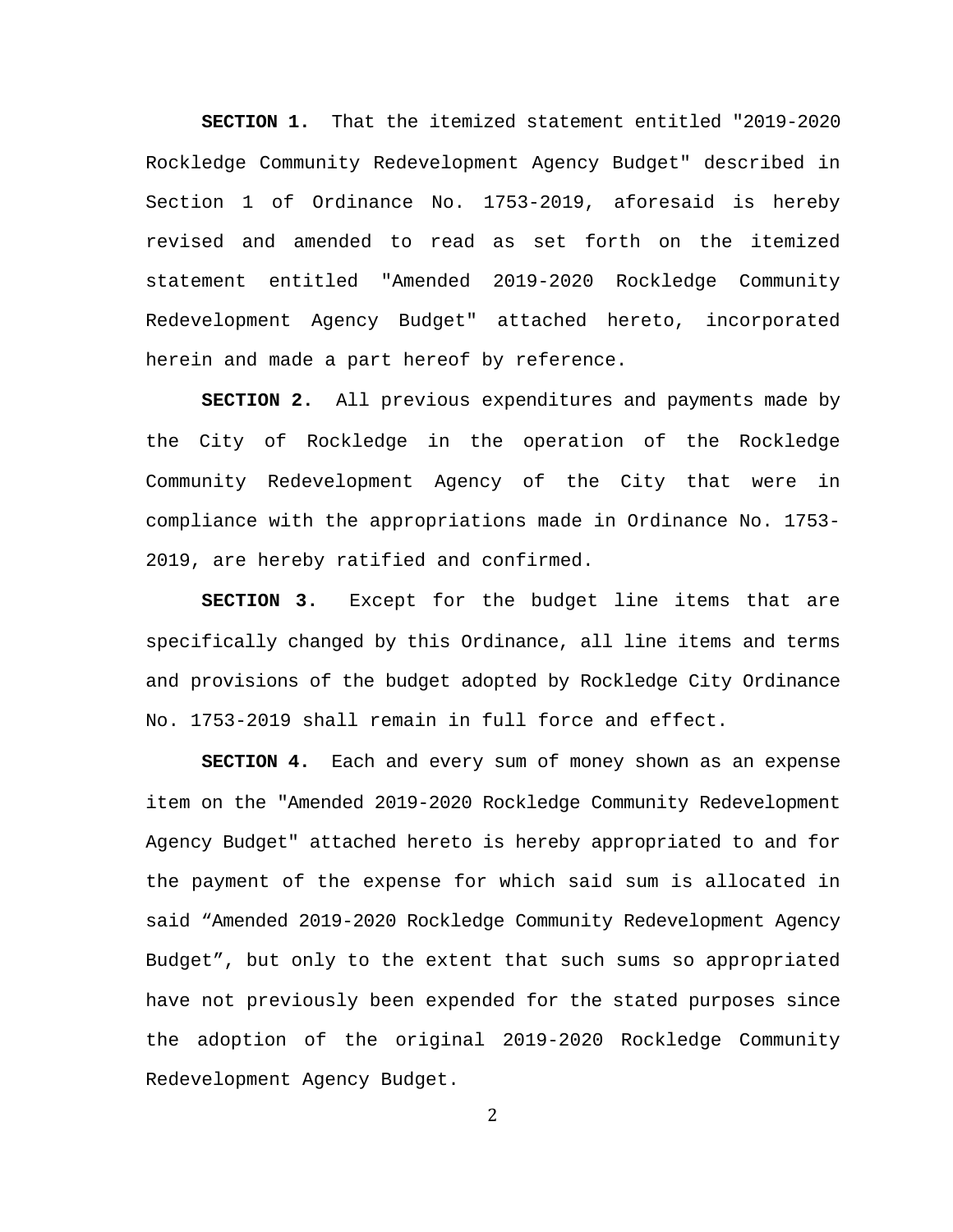**SECTION 5.** The provisions of this Ordinance are severable, and if any section, sentence, clause, or phrase hereof is for any reason held to be unconstitutional, invalid, or ineffective, such holding shall not affect the validity of the remaining portions of this Ordinance, it being expressly declared to be the City Council's intent that it would have passed the valid portions of this Ordinance without the inclusion therein of any invalid portion or portions.

**SECTION 6.** This Ordinance shall become effective ten (10) days following its adoption and signed by the Chairman of the City Council.

**ADOPTED** at a regular meeting of the City Council of the City of Rockledge, Florida, this 18th day of November, 2020.

> \_/s/Thomas J. Price\_\_\_\_\_\_\_\_\_\_\_\_\_\_ Chairman, City Council of the City of Rockledge, Florida

ATTEST:

/s/Jennifer M. LeVasseur\_ City Clerk

 $1^{st}$  Reading:  $-11/04/2020$ 

2nd Reading: \_ 11/18/2020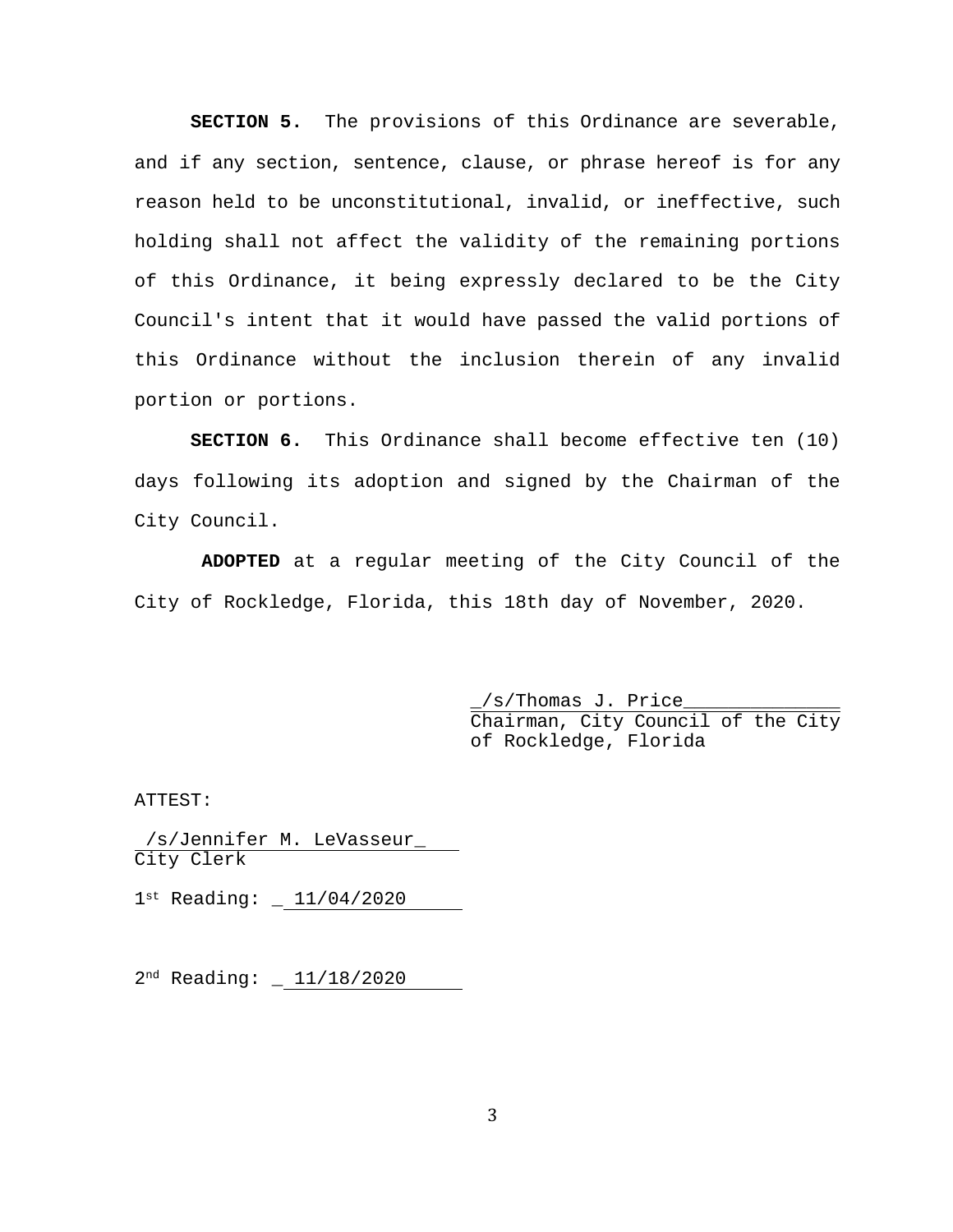## **AMENDED 2019-2020 ROCKLEDGE COMMUNITY REDEVELOPMENT AGENCY BUDGET**

| <b>CITY OF ROCKLEDGE, FLORIDA</b>                                                      |    |                         |                 |                          |                  |  |  |  |  |
|----------------------------------------------------------------------------------------|----|-------------------------|-----------------|--------------------------|------------------|--|--|--|--|
| <b>Community Redevelopment Agency</b>                                                  |    |                         |                 |                          |                  |  |  |  |  |
|                                                                                        |    | <b>Fiscal Year 2020</b> |                 |                          |                  |  |  |  |  |
|                                                                                        |    |                         |                 |                          |                  |  |  |  |  |
| <b>Budget</b><br><b>LINE</b><br><b>ESTIMATED</b><br><b>PROPOSED</b><br><b>PROPOSED</b> |    |                         |                 |                          |                  |  |  |  |  |
|                                                                                        |    |                         |                 |                          |                  |  |  |  |  |
| <b>ACTUAL</b><br><b>ITEM</b><br><b>ADOPTED</b><br><b>CHANGES</b><br><b>AMENDED</b>     |    |                         |                 |                          |                  |  |  |  |  |
| REVENUES AND FINANCING SOURCES                                                         |    |                         |                 |                          |                  |  |  |  |  |
| City Contribution                                                                      |    | 1,218,215               | 1,218,215       | $\overline{a}$           | 1.218.215        |  |  |  |  |
| County Contribution                                                                    |    | 864,000                 | 895,847         | $\overline{a}$           | 864,000          |  |  |  |  |
| Miscellaneous Revenues                                                                 |    | 13,900                  | 12,465          | $\overline{\phantom{a}}$ | 13,900           |  |  |  |  |
| <b>TOTAL REVENUES</b>                                                                  |    |                         |                 |                          |                  |  |  |  |  |
| <b>AND FINANCING SOURCES</b>                                                           |    | 2,096,115               | 2,126,527       | Ĭ.                       | 2,096,115        |  |  |  |  |
| <b>EXPENDITURES AND FINANCING USES</b>                                                 |    |                         |                 |                          |                  |  |  |  |  |
| Neighborhood Improvements                                                              | \$ | 750,107                 | 797             | $\overline{a}$           | 750,107          |  |  |  |  |
| Engineering                                                                            |    | 350,000                 | 6,979           |                          | 350,000          |  |  |  |  |
| Debt Service                                                                           |    | 262,000                 | 262,034         | 1,000                    | 263,000          |  |  |  |  |
| Property Acquisition                                                                   |    | 200,000                 |                 | (1,000)                  | 199,000          |  |  |  |  |
| Façade Improvement Grants                                                              |    | 150,000                 | 55,863          | $\overline{a}$           | 150,000          |  |  |  |  |
| Public/Private Partnerships                                                            |    | 100,000                 |                 | $\overline{\phantom{a}}$ | 100,000          |  |  |  |  |
| Consulting                                                                             |    | 50,000                  | 37,843          | $\blacksquare$           | 50,000           |  |  |  |  |
| <b>Barnes Boulevard Enhancements</b>                                                   |    | 50,000                  |                 | $\overline{\phantom{a}}$ | 50,000           |  |  |  |  |
| Civic Hub Construction Phase 2                                                         |    | 50,000                  | 2,446           | $\overline{\phantom{a}}$ | 50,000           |  |  |  |  |
| Salaries                                                                               |    | 48,741                  | 29,664          | ۰                        | 48,741           |  |  |  |  |
| Special Events                                                                         |    | 20,000                  | 8,286           | ۰                        | 20,000           |  |  |  |  |
| Legal Services<br>Promotional Materials/Recruitment                                    |    | 15,900<br>10,000        | 15,900<br>1,653 | ۰                        | 15,900<br>10,000 |  |  |  |  |
| Group Insurance                                                                        |    | 9,076                   | 3,955           | ٠                        | 9,076            |  |  |  |  |
| Travel & Training                                                                      |    | 7,000                   | 2,739           | (1,000)                  | 6,000            |  |  |  |  |
| Retirement                                                                             |    | 6,452                   | 6,452           |                          | 6,452            |  |  |  |  |
| Work Comp/Liability Insurance                                                          |    | 5,200                   | 4,975           | 1,000                    | 6,200            |  |  |  |  |
| <b>FICA</b>                                                                            |    | 3.652                   | 2,264           |                          | 3.652            |  |  |  |  |
| Audit                                                                                  |    | 2,987                   | 3,423           | 1.000                    | 3,987            |  |  |  |  |
| Miscellaneous/Contingency                                                              |    | 2,000                   | $\overline{49}$ | (1,000)                  | 1,000            |  |  |  |  |
| Office Supplies                                                                        |    | 1,500                   | 261             | $\overline{a}$           | 1,500            |  |  |  |  |
| Memberships & Dues                                                                     |    | 1,500                   | 710             | $\overline{a}$           | 1,500            |  |  |  |  |
| <b>TOTAL EXPENDITURES</b>                                                              |    |                         |                 |                          |                  |  |  |  |  |
| <b>AND FINANCING USES</b>                                                              |    | 2,096,115               | 446,293         |                          | 2,096,115        |  |  |  |  |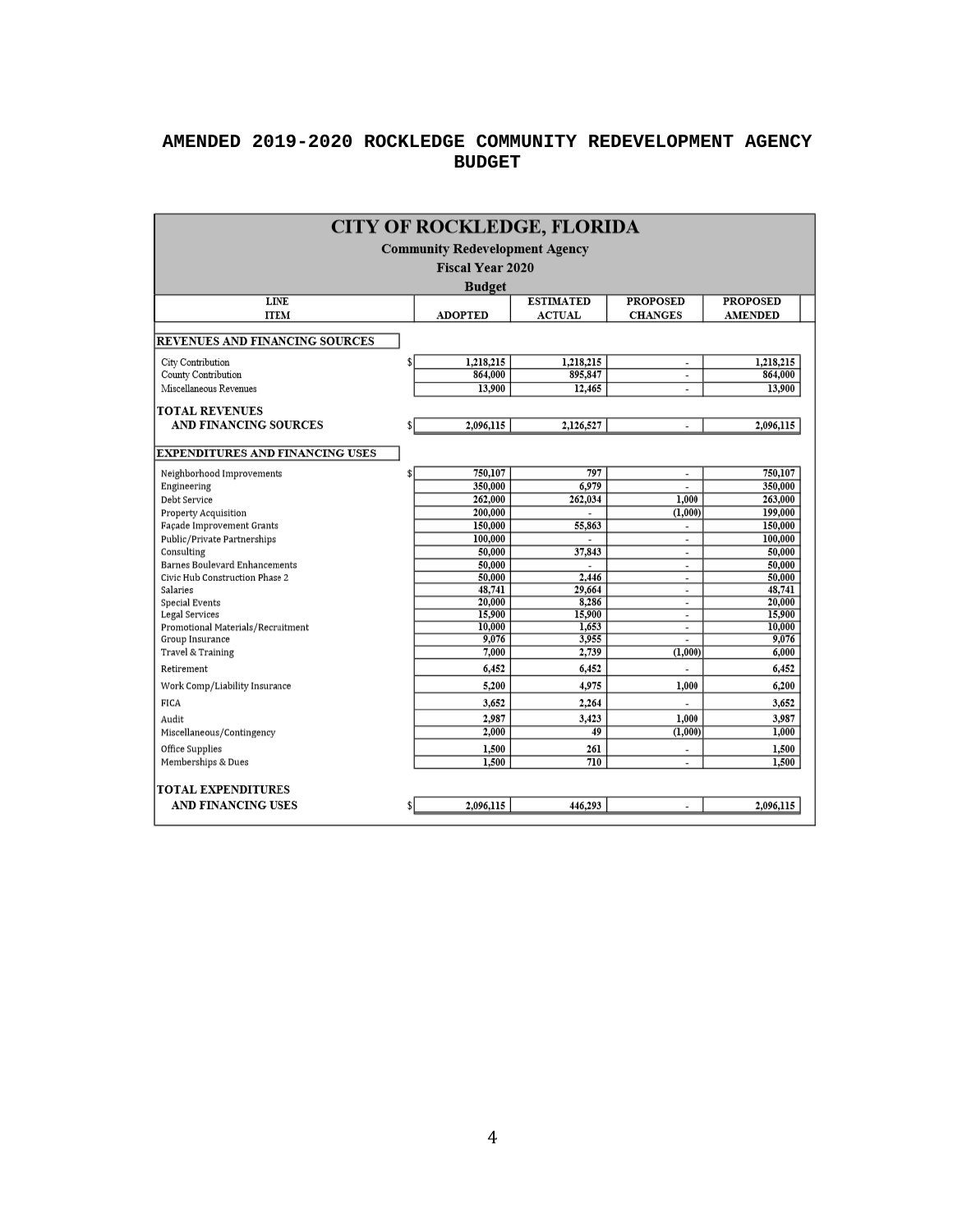#### **ORDINANCE NO. 1799 – 2020**

AN ORDINANCE OF THE CITY OF ROCKLEDGE, BREVARD COUNTY, FLORIDA, AMENDING ORDINANCE NO. 1754-2019 OF SAID CITY TO REVISE AND IN CERTAIN FACILITIES BUDGET OF THE CITY OF ROCKLEDGE FOR THE FISCAL YEAR COMMENCING OCTOBER 1, 2019, AND ENDING SEPTEMBER 30, 2020, IN THE LIGHT OF CHANGED CIRCUMSTANCES SINCE THE<br>TIME OF THE ADOPTION OF SAID BUDGET; THE ADOPTION OF DECLARING THAT INVALIDITY OF ANY PORTION<br>HEREOF SHALL NOT AFFECT THE REMAINING HEREOF SHALL NOT AFFECT PORTIONS OF THIS ORDINANCE; PROVIDING FOR THE EFFECTIVE DATE HEREOF AND FOR OTHER PURPOSES.

**WHEREAS,** by Ordinance No. 1754-2019, the Rockledge City Council adopted the Rental Facilities Budget of the City of Rockledge for the fiscal year commencing October 1, 2019 and ending September 30, 2020; and

**WHEREAS,** since the adoption of the aforesaid budget, the Rockledge City Council has reevaluated the priorities previously assigned to certain appropriations in said budget and has determined that such priorities should be revised, and that the sources and amounts of certain revenues and the character and amount of certain expenditures as authorized by said budget should be modified in the light of changed circumstances, and that it is in the best interests of the City that said budget be amended as hereinafter provided;

**NOW, THEREFORE, BE IT ORDAINED BY THE CITY COUNCIL OF THE CITY OF ROCKLEDGE, FLORIDA, AS FOLLOWS:**

**SECTION 1.** That the itemized statement entitled "2019-2020 Rental Facilities Budget" described in Section 1 of Ordinance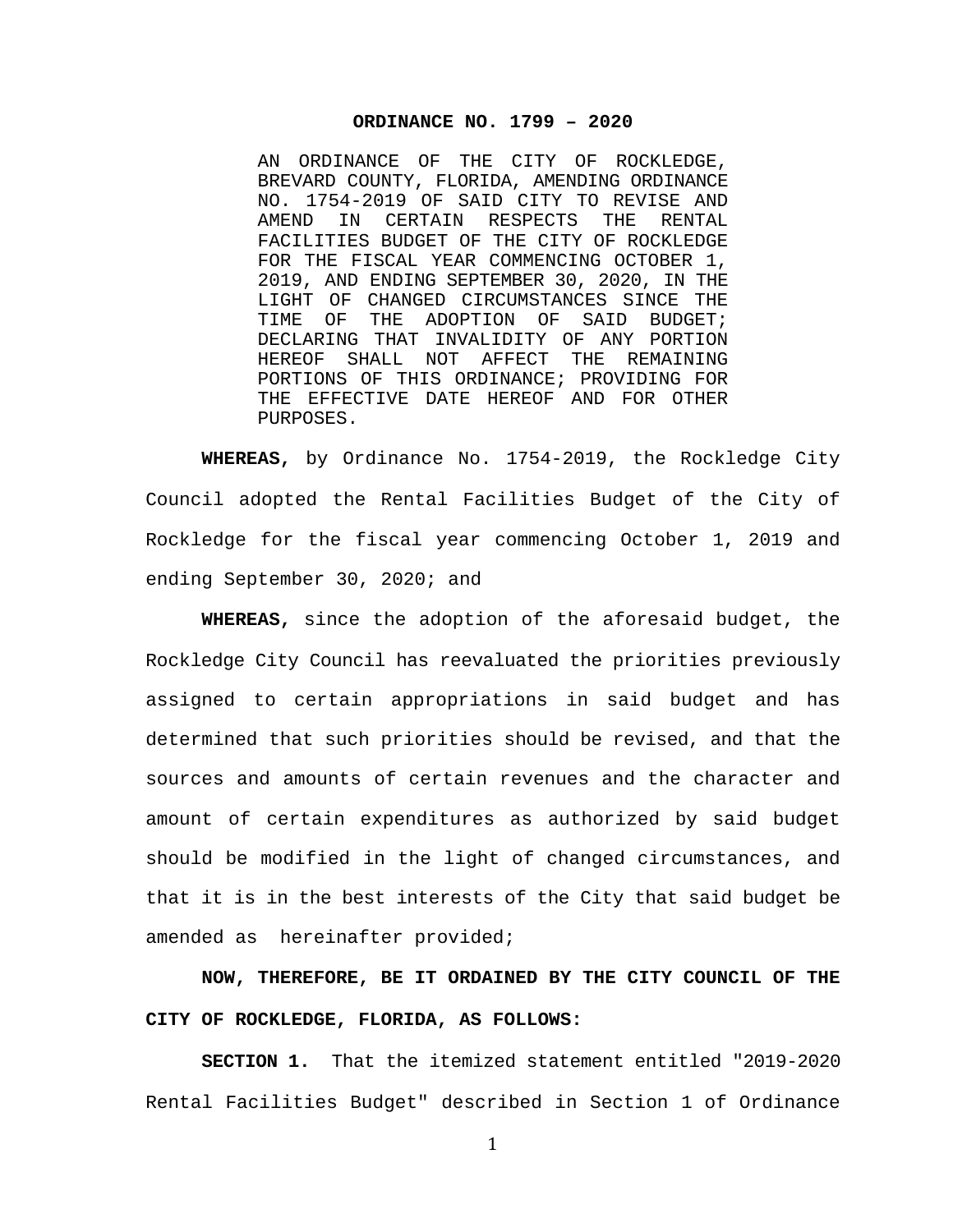No. 1754-2019, as amended aforesaid is hereby revised and amended to read as set forth on the itemized statement entitled "Amended 2019-2020 Rental Facilities Budget" attached hereto, incorporated herein and made a part hereof by reference.

**SECTION 2.** All previous expenditures and payments made by the City of Rockledge in the general administration and operation of the City that were in compliance with the appropriations made in Ordinance No. 1754-2019, are hereby ratified and confirmed.

**SECTION 3.** Except for the budget line items that are specifically changed by this Ordinance, all line items and terms and provisions of the budget adopted by Rockledge City Ordinance No. 1754-2019 shall remain in full force and effect.

**SECTION 4.** Each and every sum of money shown as an expense item on the "Amended 2019-2020 Rental Facilities Budget" attached hereto is hereby appropriated to and for the payment of the expense for which said sum is allocated in said Amended 2019-2020 Rental Facilities Budget, but only to the extent that such sums so appropriated have not previously been expended for the stated purposes since the adoption of the original 2019-2020 Rental Facilities Budget.

**SECTION 5.** The provisions of this Ordinance are severable, and if any section, sentence, clause, or phrase hereof is for any reason held to be unconstitutional, invalid, or ineffective, such holding shall not affect the validity of the remaining portions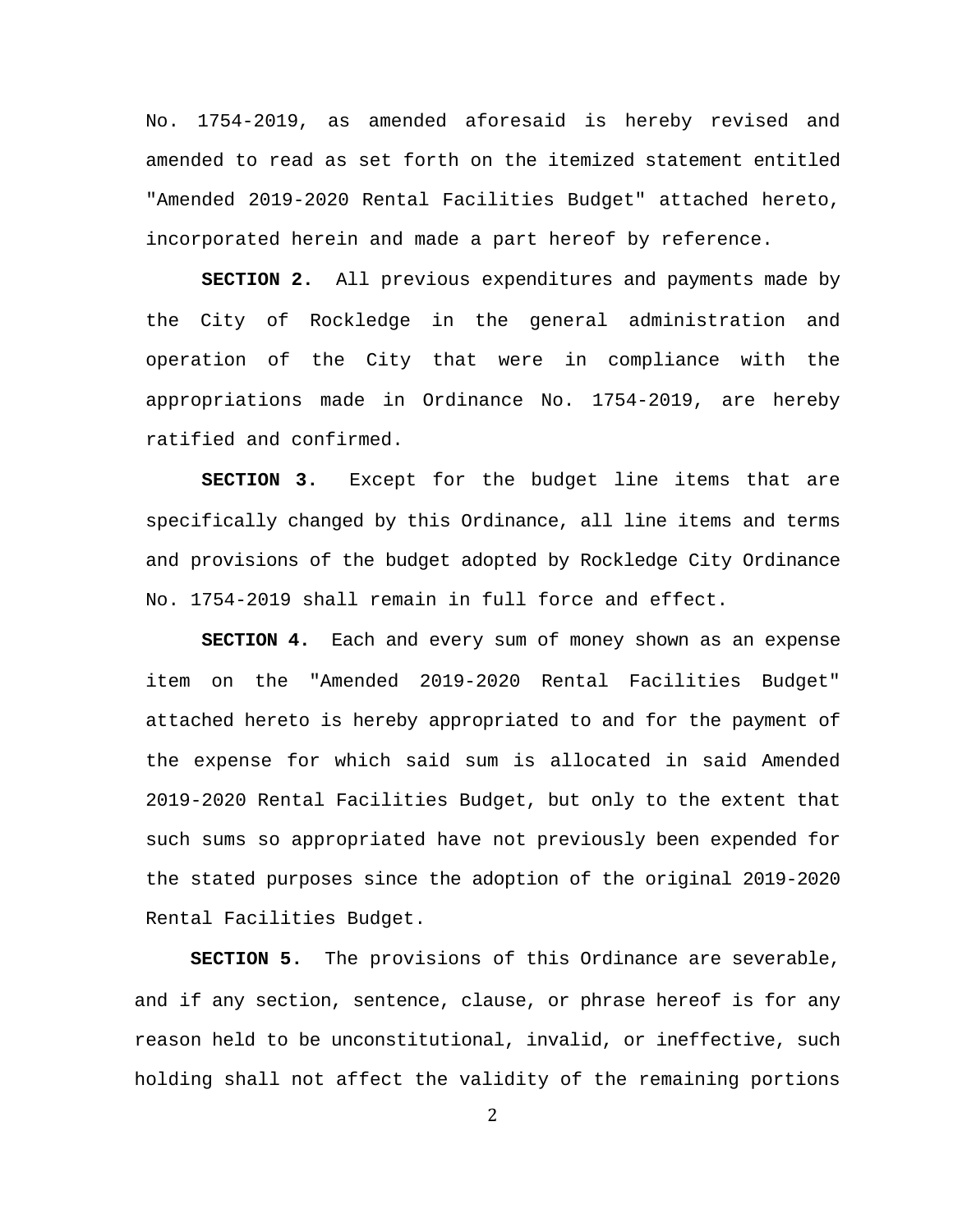of this Ordinance, it being expressly declared to be the City Council's intent that it would have passed the valid portions of this Ordinance without the inclusion therein of any invalid portion or portions.

**SECTION 6.** This Ordinance shall become effective ten (10) days following its adoption and signed by the Chairman of the City Council.

**ADOPTED** at a regular meeting of the City Council of the City of Rockledge, Florida, this 18th day of November, 2020.

> /s/Thomas J. Price\_ Chairman, City Council of the City of Rockledge, Florida

ATTEST:

/s/Jennifer M. LeVasseur City Clerk

 $1^{st}$  Reading:  $\_ 11/04/2020$ 

 $2<sup>nd</sup> Reading:  $= 11/18/2020$$